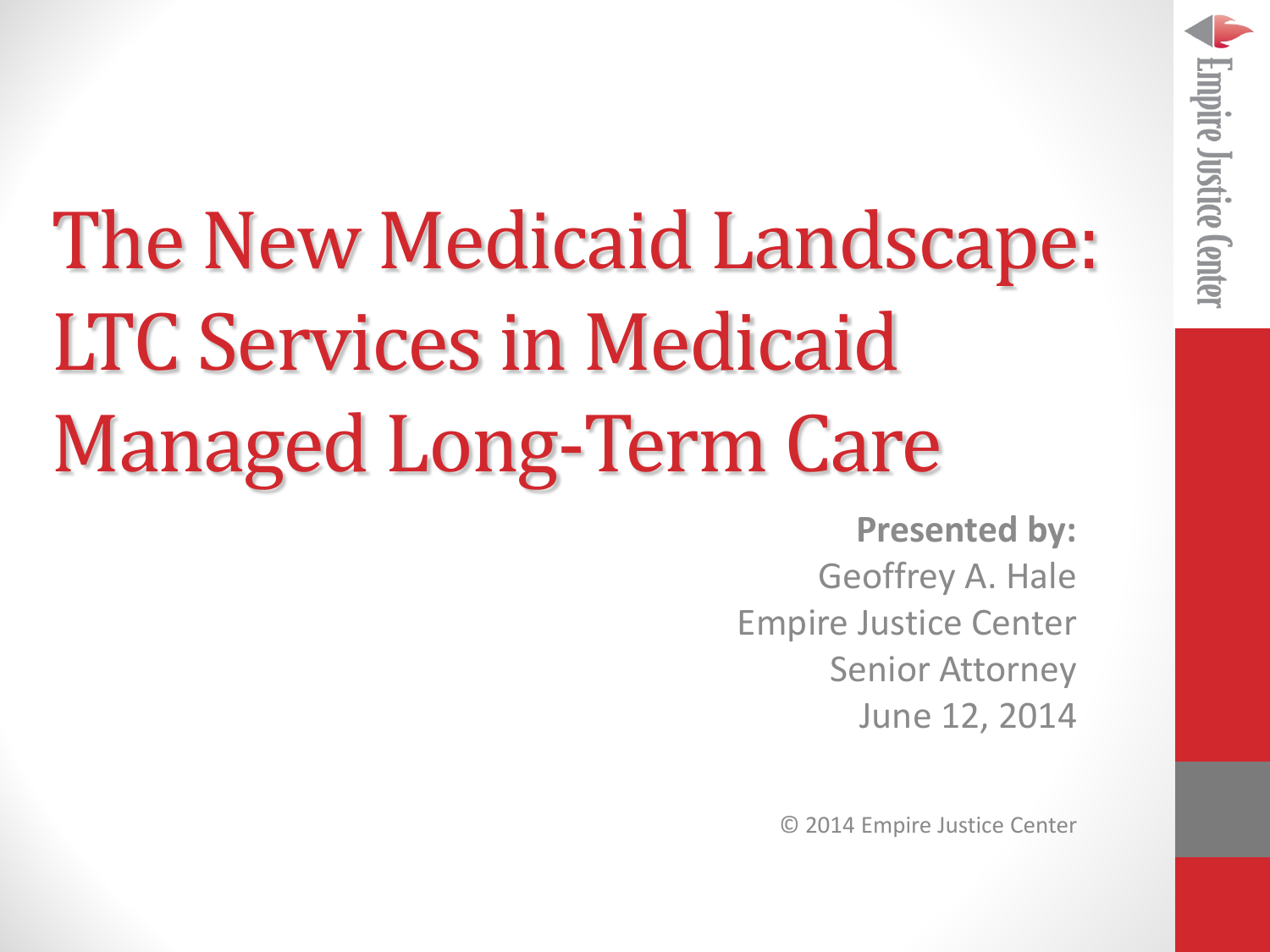### Today's Agenda

- What is Managed Long Term Care (MLTC)?
- What to Expect in Albany, Erie, Monroe, and Onondaga Counties and all other upstate counties by the end of 2014.
- Transition Rights for Patients Mandated into MLTC.
- Due Process Rights and Patient Protections.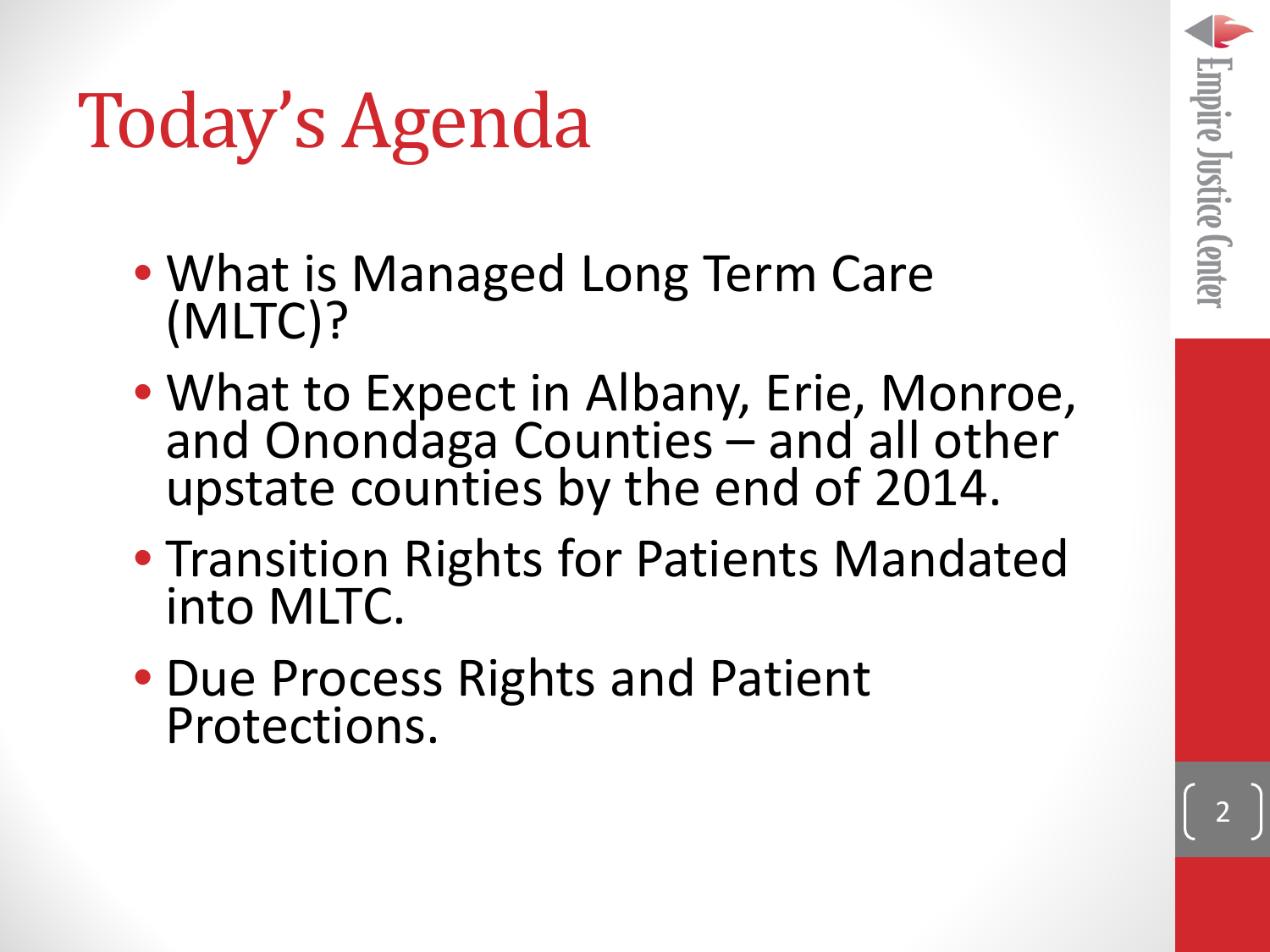# What is a *managed care* plan?

■ A type of private health insurance plan paid a fixed amount *per capita* to authorize, pay for & provide all covered services.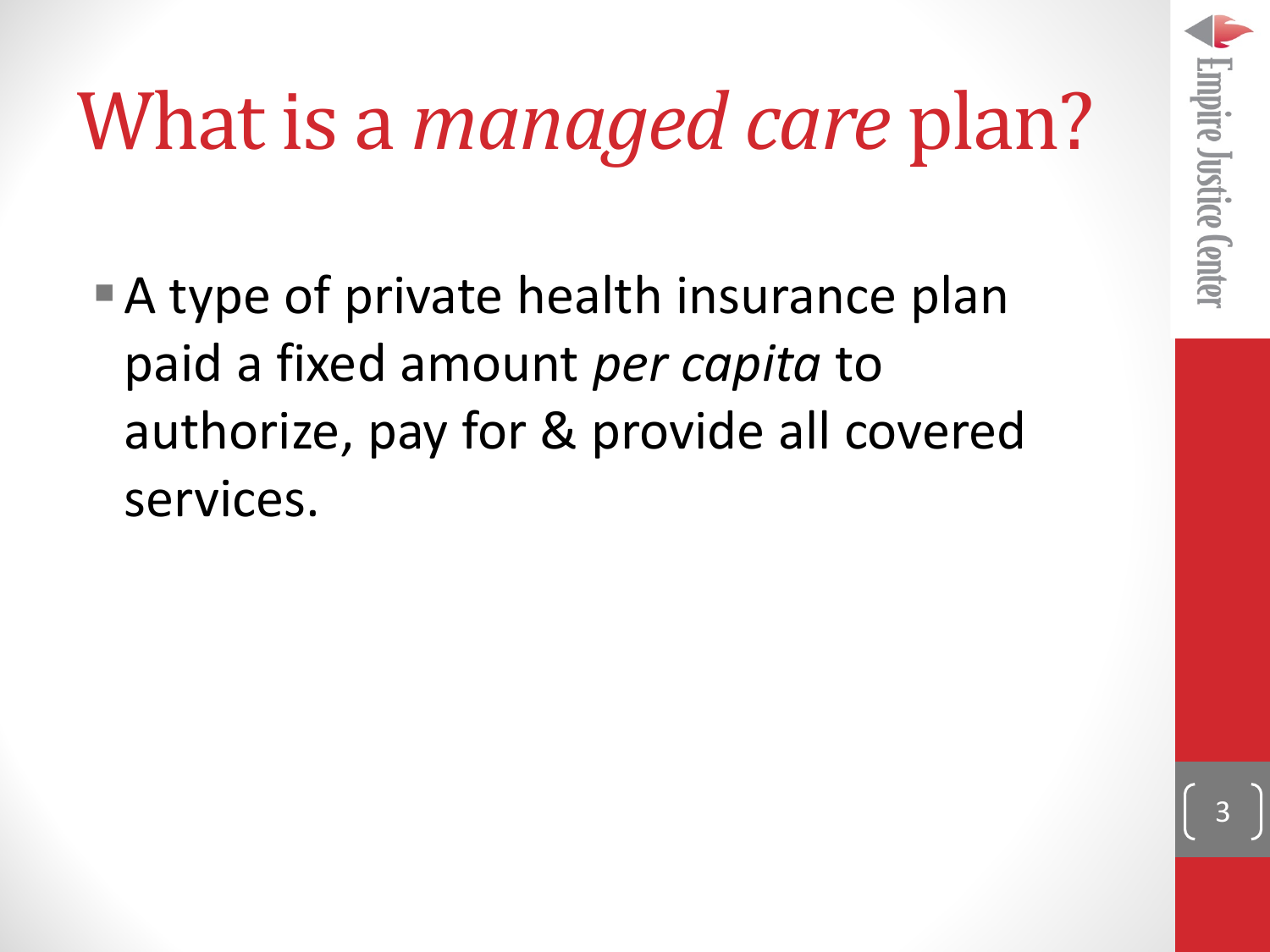### Features of Managed Care

- $\blacksquare$  Capitation rate = monthly premium
- Provider network must stay "in-network"
- Utilization management need Plan's prior approval for certain services
- Benefit package which services covered depends on type of plan and who is payer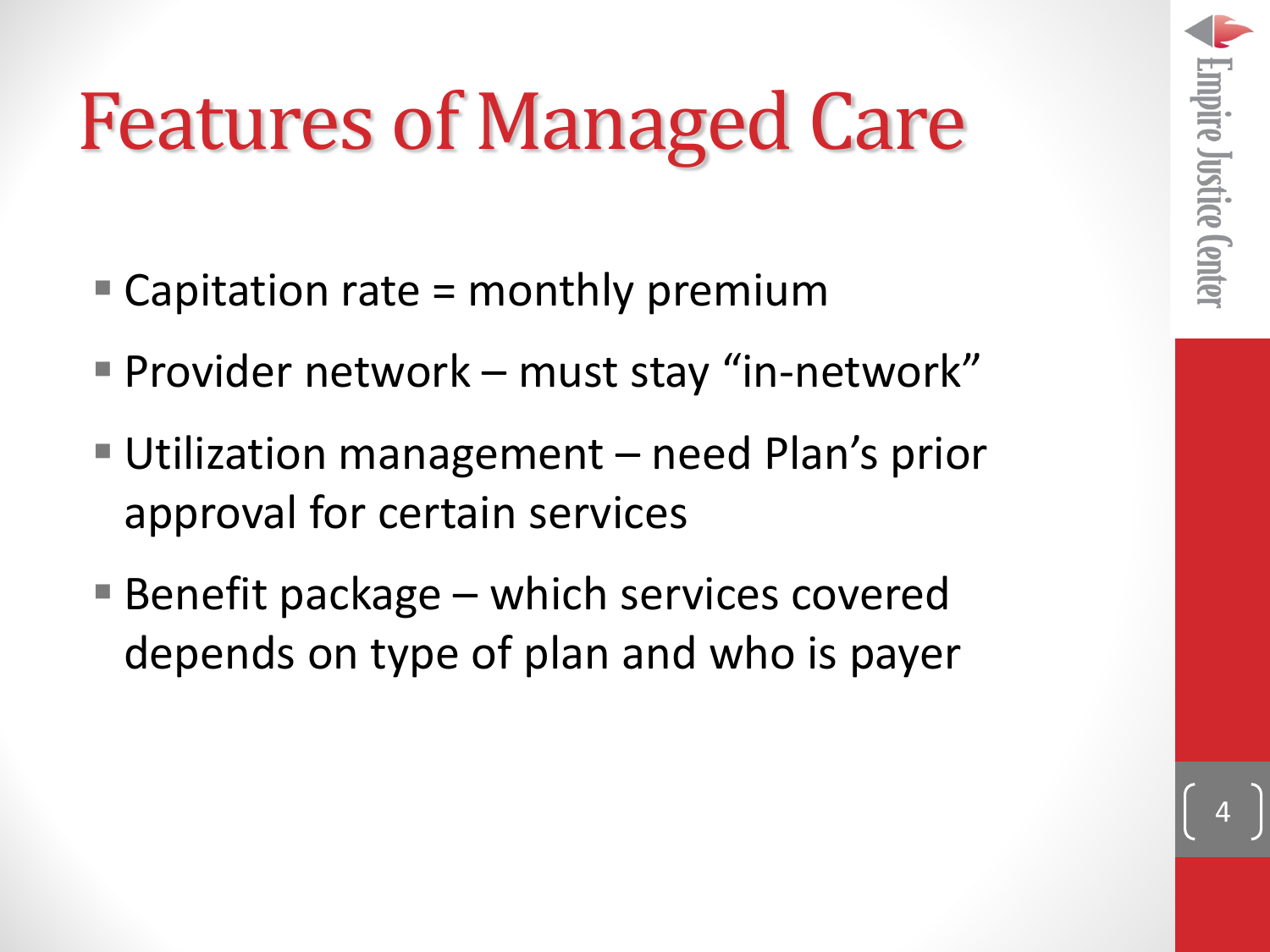## Who gets Mainstream Medicaid Managed Care?

- $\blacksquare$  All counties now mandatory  $-$  just as of this year
	- Now 3.44 million New Yorkers enrolled.
- EXCLUSIONS from MMC:
	- All Dual Eligibles.
	- All people with a Spend-down
- LTC in Benefit Package
	- Certified Home Health Agency (CHHA);
	- Personal Care (August 2011);
	- CDPAP (November 2012);
	- Private Duty Nursing; and
	- Nursing Home coverage (October 2014)

5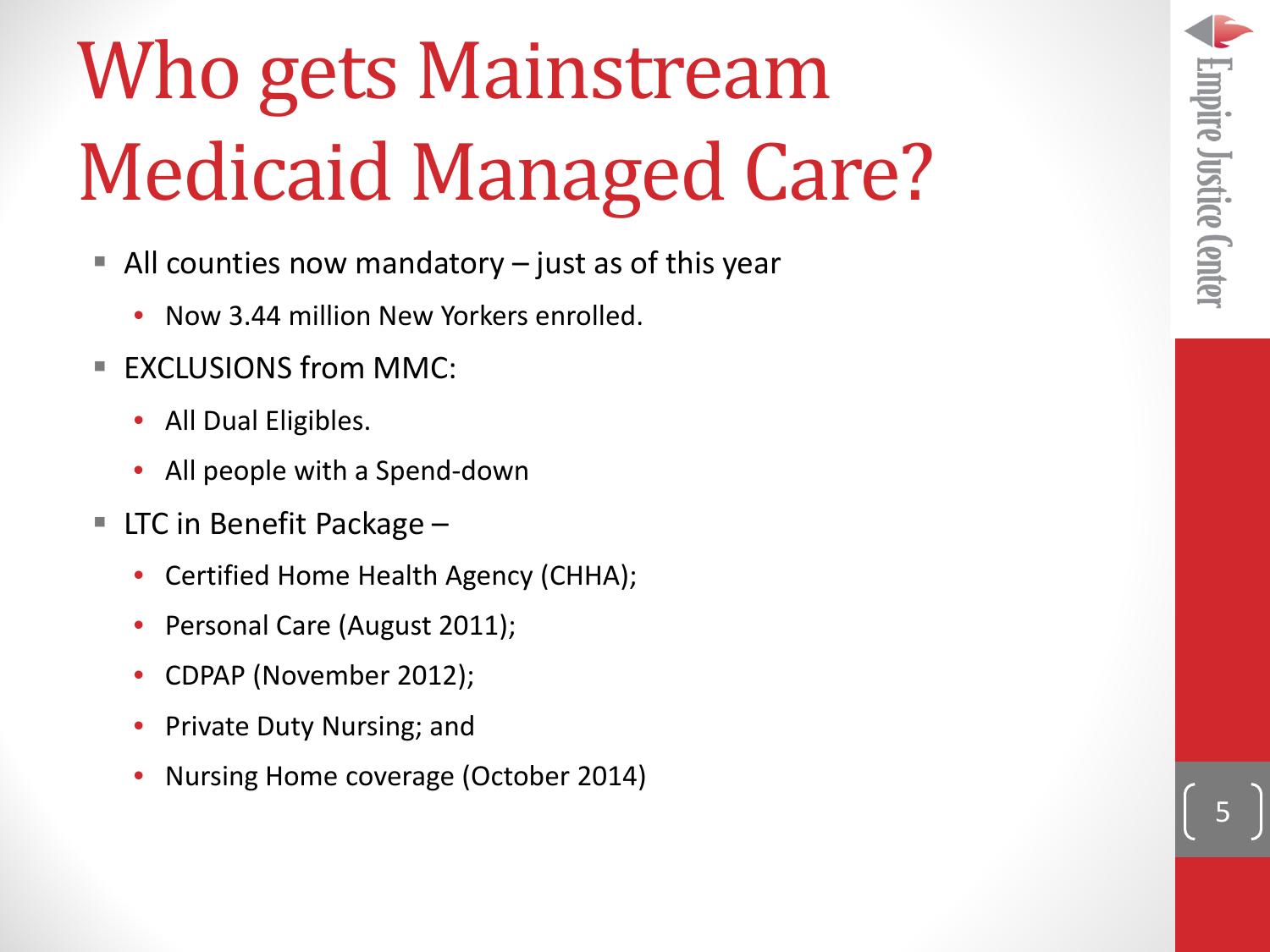6

#### What is Medicaid Managed Long-Term Care (MLTC)?



The public health insurance program for the poor, operated by the State

**Medicaid Managed (Care) Long-Term Care**

A type of private health insurance company paid a fixed amount *per capita* to authorize and pay for all covered services ("capitation")

- •Capitation
- •Provider network
- •Utilization management

- Home care
- Adult day care
- Physical therapy
- Nursing home
- NOT primary/ acute/

emergency care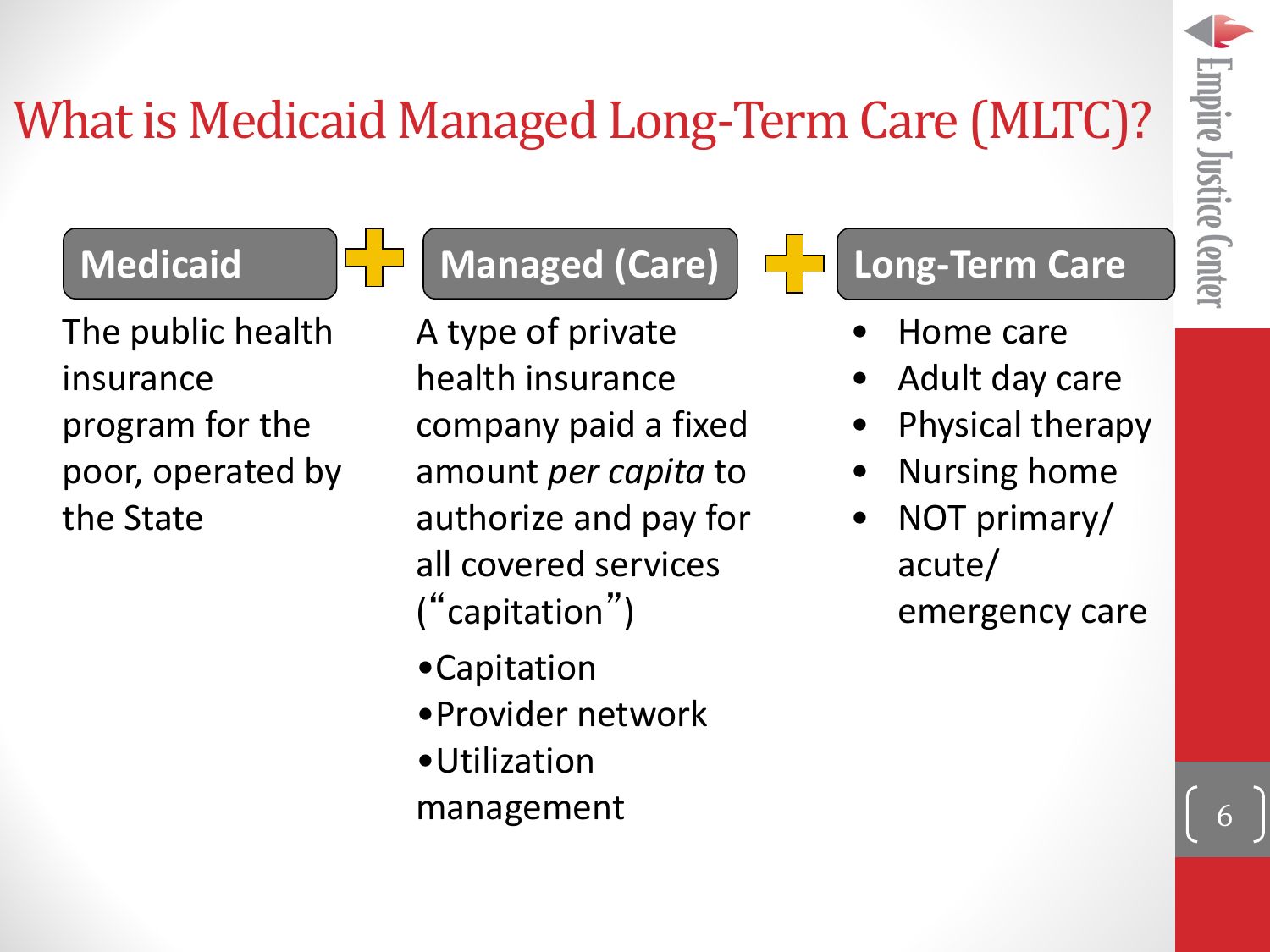#### Two Models for Managed Long-Term Care

- Partial Capitation
	- MLTC Plans
- Full Capitation
	- Program for All-Inclusive Care for the Elderly (PACE), or
	- Medicaid Advantage Plus (MAP)
- **E** Availability varies by County
	- <http://www.wnylc.com/health/afile/114/371/>
	- [http://www.health.ny.gov/health\\_care/managed\\_care/mltc/mlt](http://www.health.ny.gov/health_care/managed_care/mltc/mltcplans.htm) [cplans.htm](http://www.health.ny.gov/health_care/managed_care/mltc/mltcplans.htm)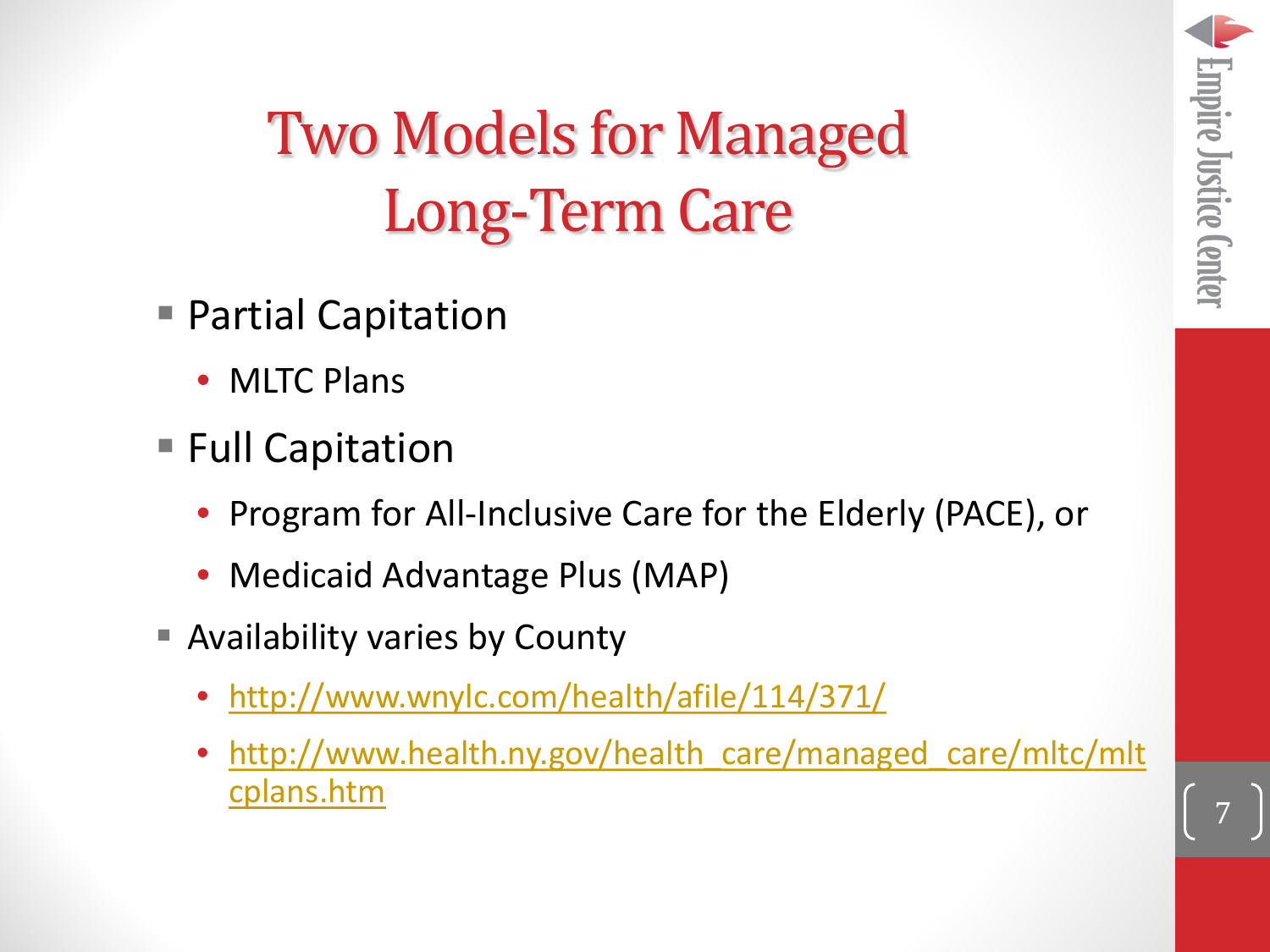#### MLTC Plans

- Plan provides Medicaid LTC package of services;
- Plan does NOT provide Medicare-covered services.
- Most primary and acute medical care is not in the MLTC service package, so client keeps her regular Medicare card (or Medicare Advantage plan) for all Medicare primary/acute care.

Empire Justice Center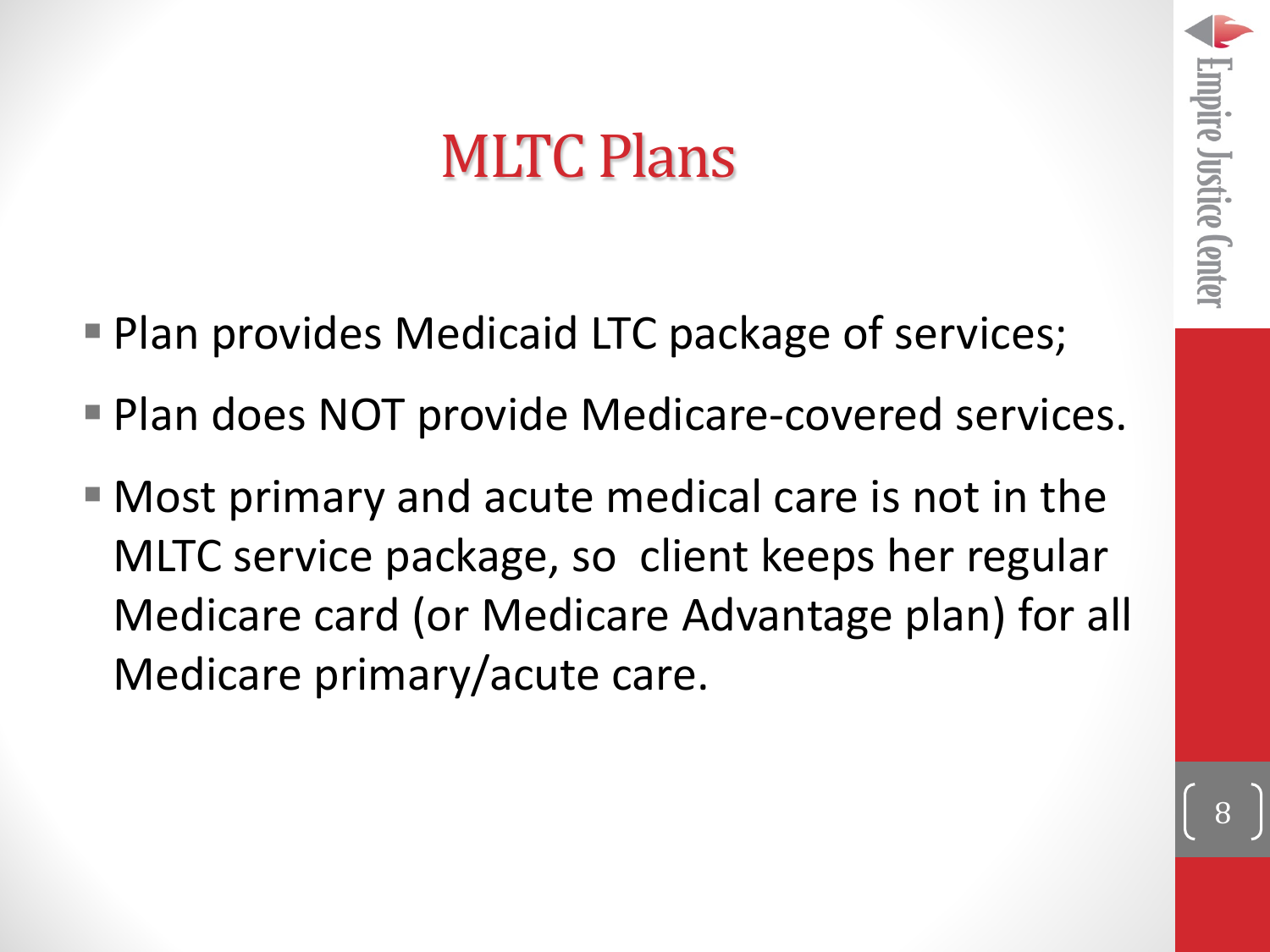#### MLTC Benefit Package

- Home care:
	- o Personal Care (Level I and Level II) ;
	- o CDPAP;
	- o Home Health Aide, PT, OT (CHHA Personal Care);
	- o Private Duty Nursing.
- Adult day care Medical & Social;
- PERS, home-delivered meals, congregate meals;
- Medical equipment, supplies, prostheses, orthotics, hearing aids, eyeglasses, respiratory therapy, Home modifications;
- 4 Medical specialties-Podiatry, Audiology, Dental, Optometry;
- Non-emergency medical transportation;
- Nursing home.

\*\* PACE & MAP also include primary and acute care \*\*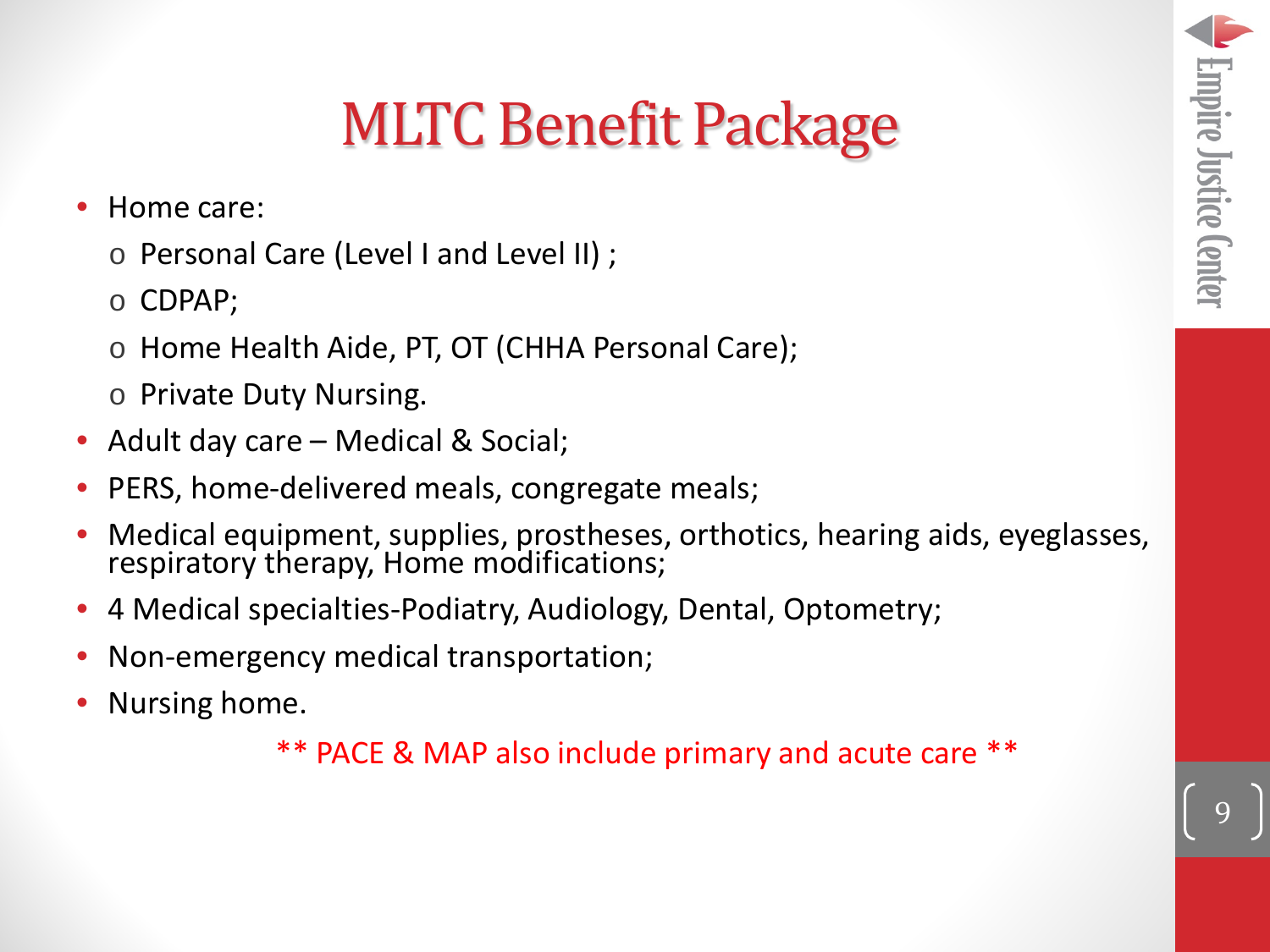#### Services Not Covered by MLTC Partial Capitation Plans

- MLTC partially capitated plans DO NOT provide primary, acute & specialty medical care, hospital inpatient or outpatient care, lab tests, prescription drugs
	- o except for 4 specialties (audiology, dental, optometry, podiatry)
- MLTC Members use their ORIGINAL MEDICARE or MEDICARE ADVANTAGE or Medicaid cards for these services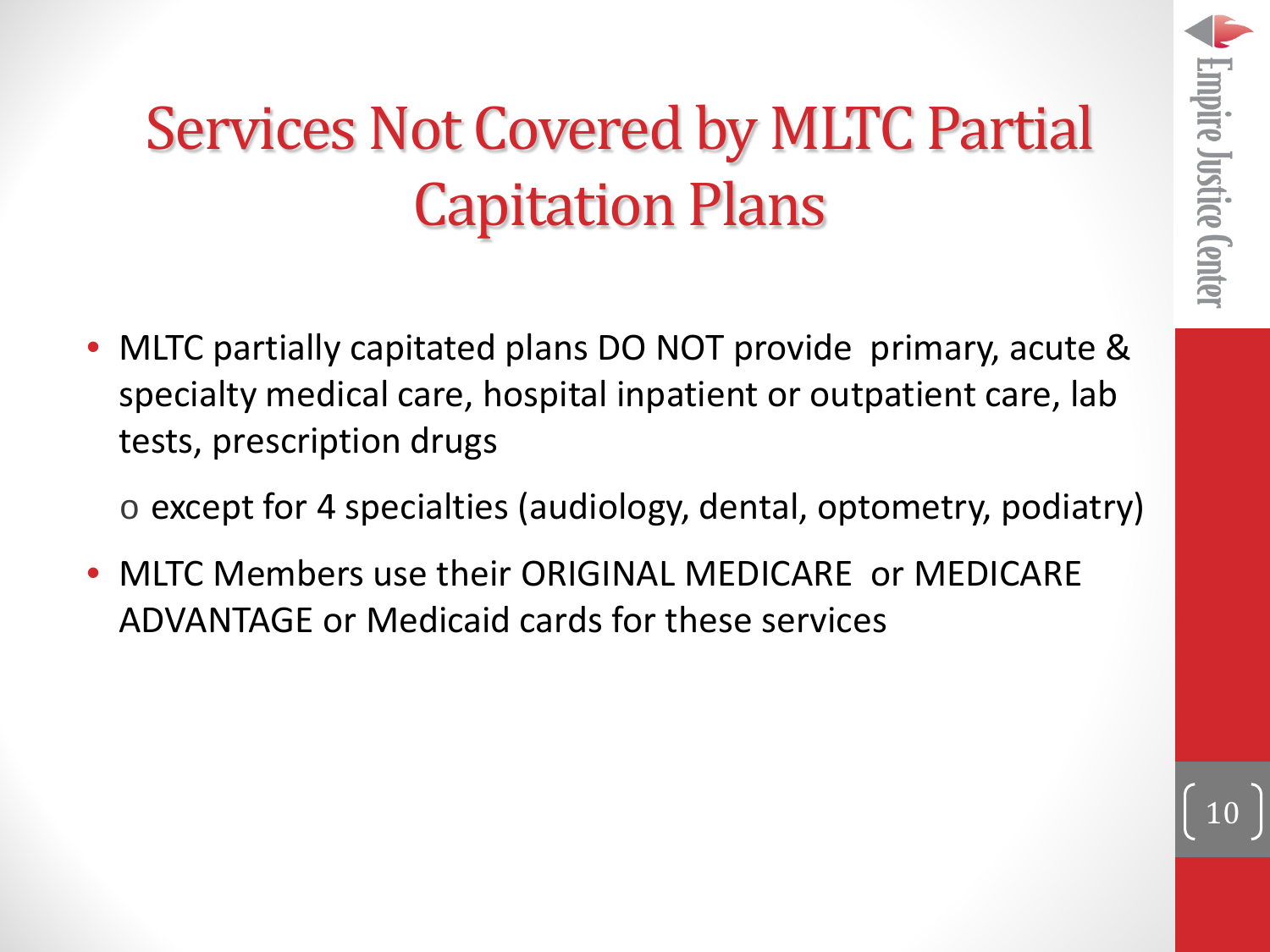11

#### MAP & PACE

- Plan provides all Medicare and Medicaid services, including Long Term Care services.
- PACE:
	- PACE plans provide services through a particular site  $-$  a medical clinic or hospital. Because all providers are linked, potentially more opportunity for coordinated care.
- MAP:
	- Traditional insurance model. Plan contracts with various providers.
	- CAUTION: Medicaid Advantage Plus (MAP) is not the same as Medicaid Advantage (MA). Both include all Medicare services, but:
		- MA provides Medicaid *without* LTC;
		- MAP provides Medicaid *with* LTC.
- Not everyone eligible for MLTC is eligible for PACE or MAP: Must Need Nursing Home level of care.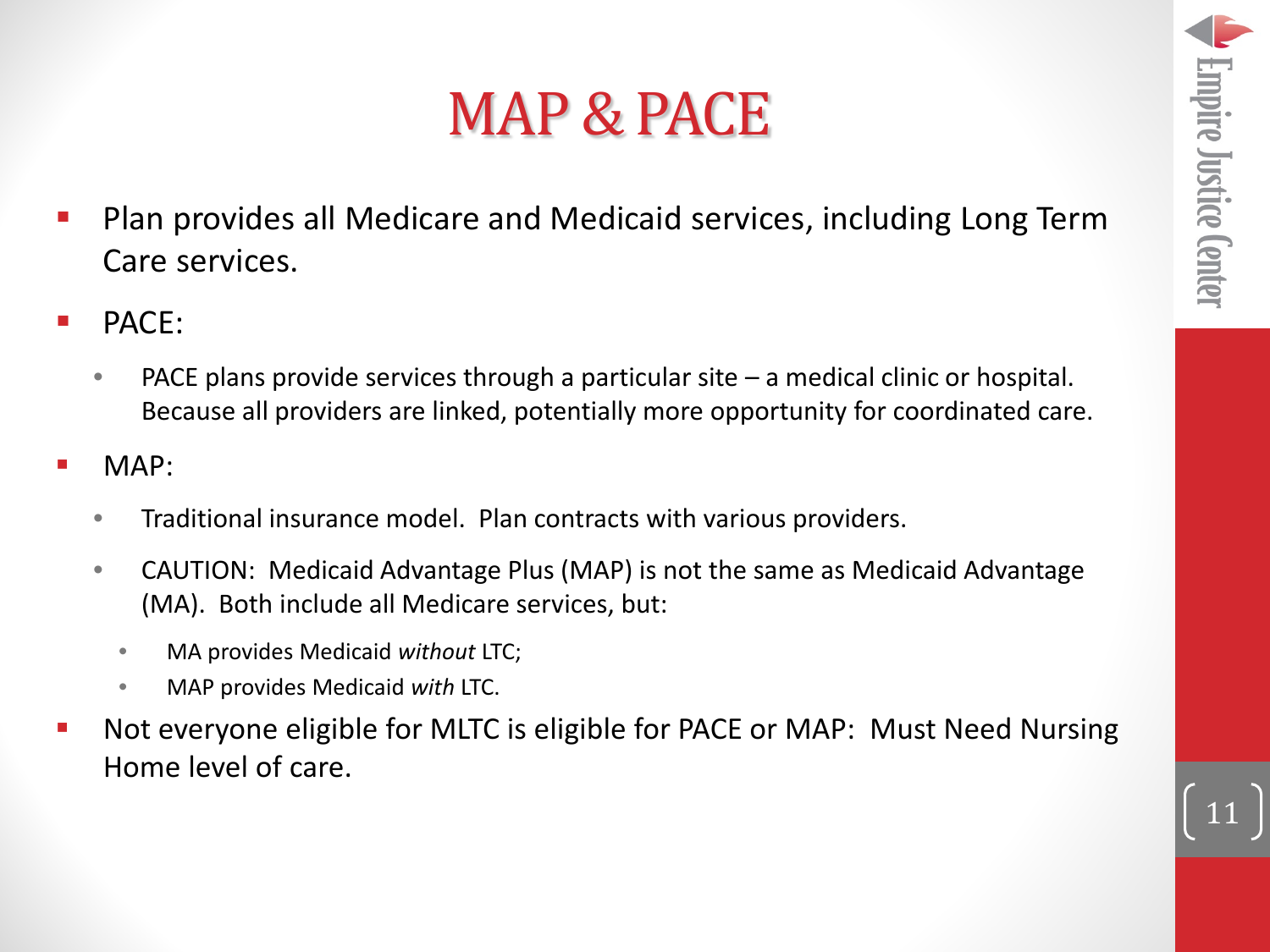#### When did Medicaid Mandate Managed Long Term Care?

- Medicaid Redesign Team (MRT) changes:
	- Approved in 2011;
	- Started in NYC (September 2012);
	- Expanded to Nassau, Suffolk & Westchester Counties
		- o For Personal Care Services; CDPAP; and Home Health Recipients.
	- Rest of State by the end of 2014.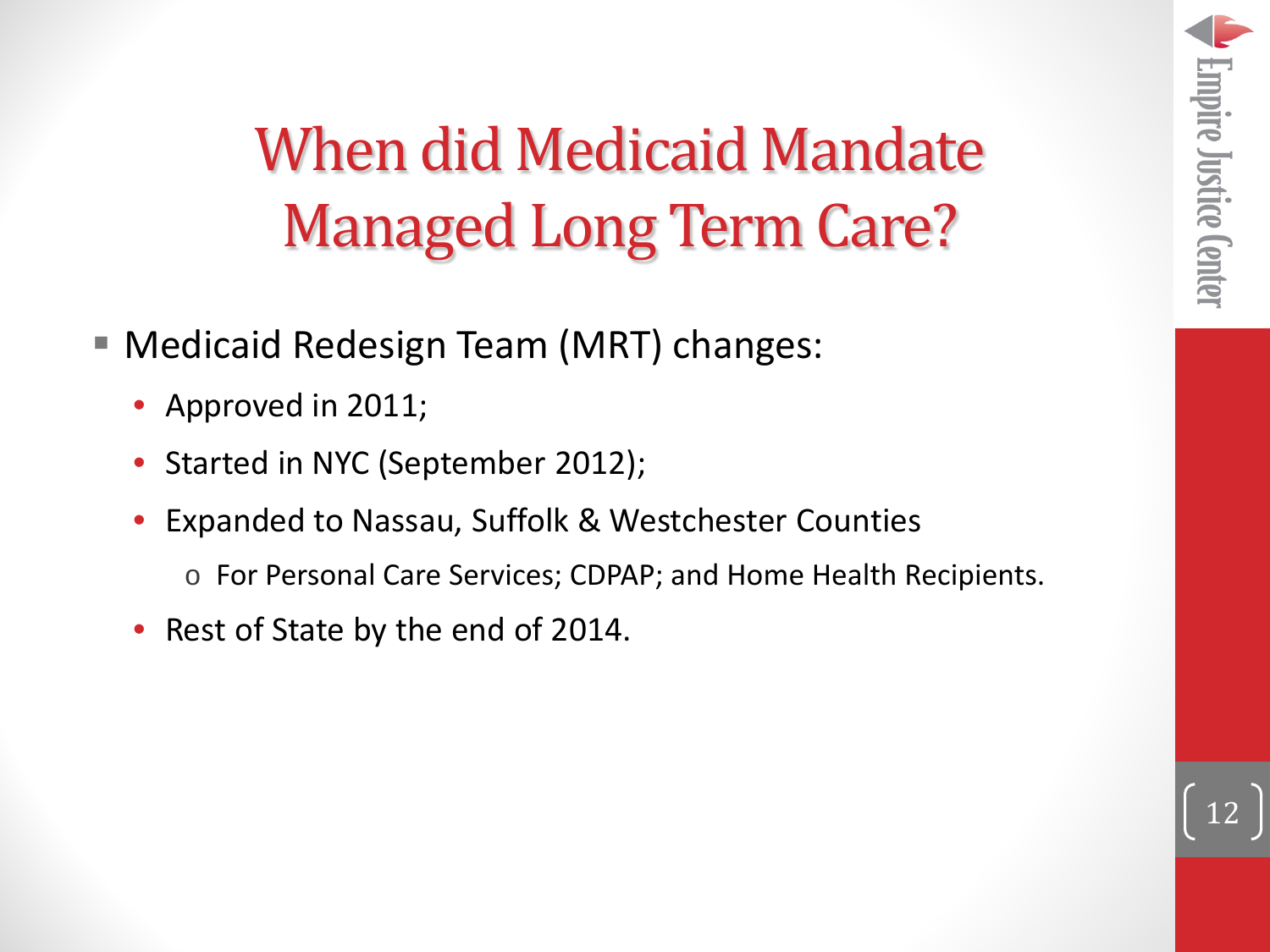#### MLTC Timeline

| <b>Month</b>    | <b>Counties</b>                                                             |
|-----------------|-----------------------------------------------------------------------------|
| <b>April 1</b>  | Columbia, Putnam, Sullivan, Ulster                                          |
| May 1           | Rensselaer, Cayuga, Herkimer, Oneida                                        |
| June 1          | Greene, Schenectady, Washington, Saratoga                                   |
| July 1          | Dutchess, Montgomery, Broome, Fulton, Madison, Schoharie, Oswego            |
| <b>August 1</b> | Warren, Delaware, Niagara, Otsego, Chenango                                 |
| September 1     | Essex, Clinton, Franklin, Hamilton                                          |
| October 1       | Jefferson, Lewis, St. Lawrence, Steuben, Chautauqua, Cattaraugus, Alleghany |
| November 1      | Yates, Seneca, Schuyler, Tioga, Cortland, Chemung                           |
| December 1      | Genesee, Ontario, Livingston, Orleans, Tompkins, Wayne, Wyoming             |

13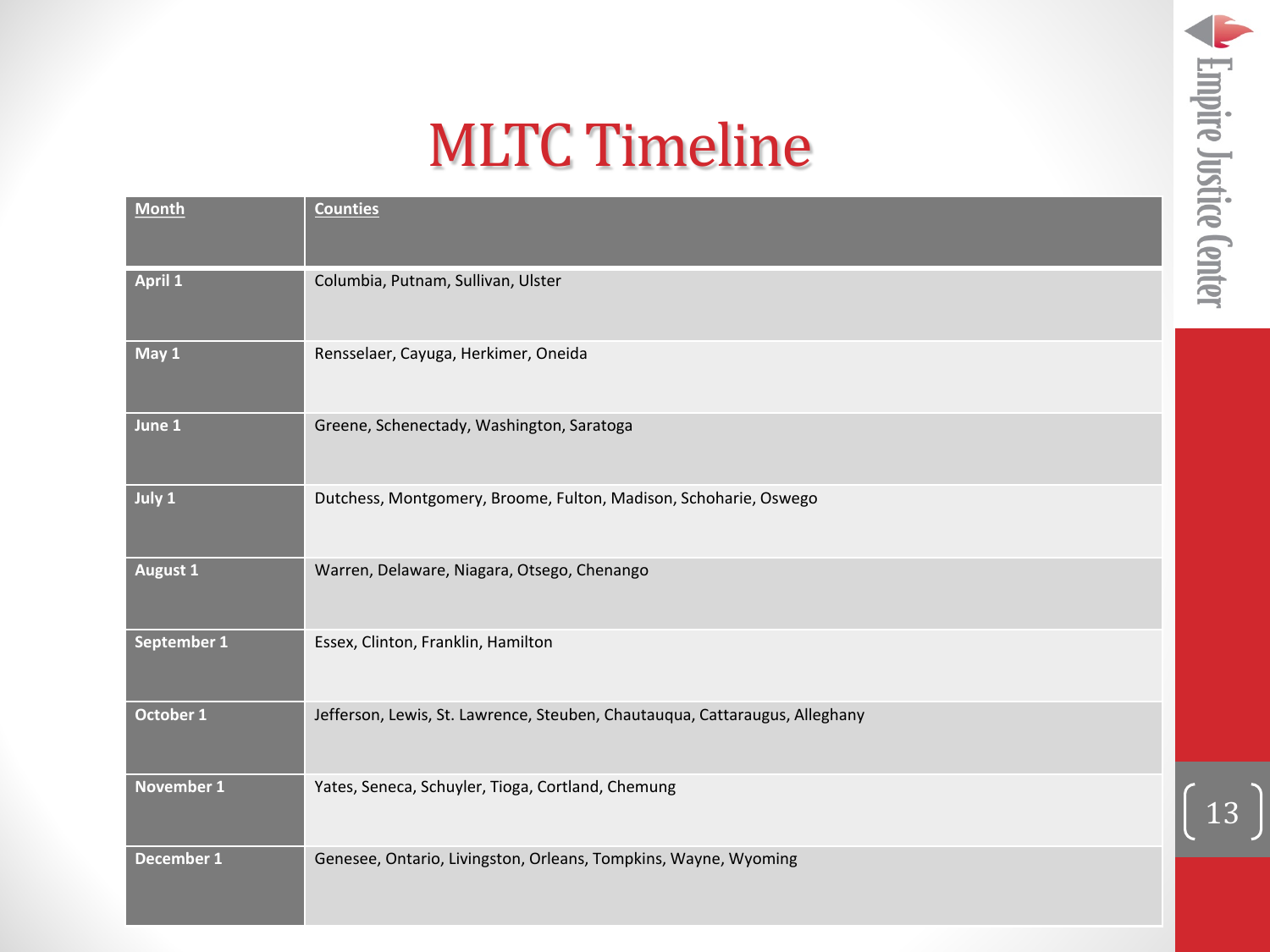#### Who Must Join MLTC?

- Dual eligibles, who are:
	- o Living in "mandatory" counties;
	- o Age 21 or older; and
	- o Receiving or in need of Medicaid Community-Based Long-Term Care services for >120 days in a calendar year
		- CDPAP
		- **Certified Home Health Agency services (CHHA)**
		- **Adult Day Health Care (medical model)**
		- Lombardi Waiver (Long-Term Home Health Care)
		- Private-Duty Nursing

14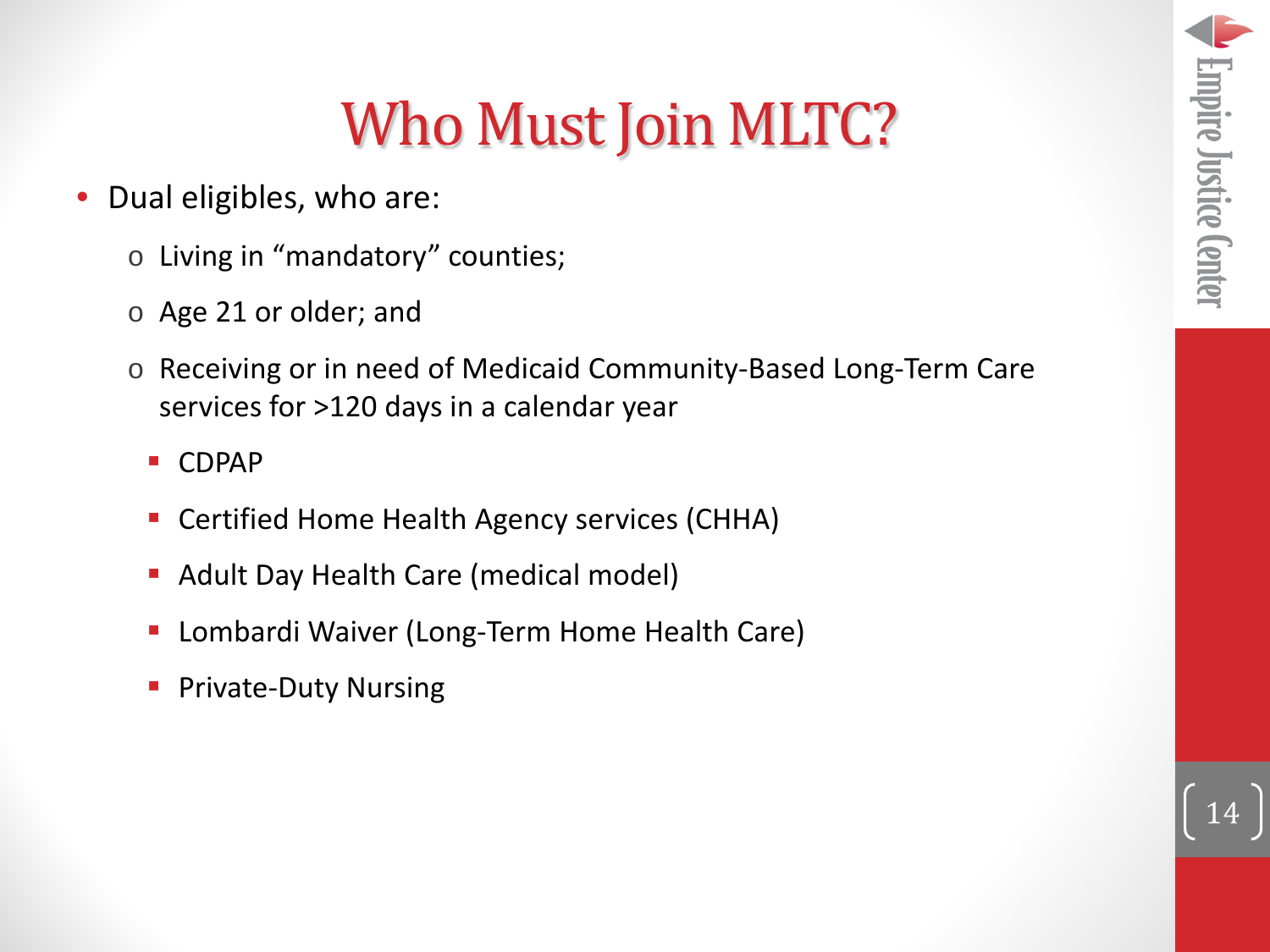#### Who does NOT have to join MLTC?

- No Medicare (but MAY enroll if need home care and would otherwise qualify for nursing home care);
- Under 21 (but MAY enroll if over 18);
- Those Excluded from Mandatory MLTC even in mandatory county:
	- In TBI, NHTD or OPWDD waiver
	- Have Hospice Care or live in Assisted Living
- Need <120 days Community Based LTC;
- Need ONLY Level I PCS;
- Need ONLY Social Adult Daycare.

\* NOTE: Spend-Down does NOT keep patients out of MLTC as it does for MMC \*

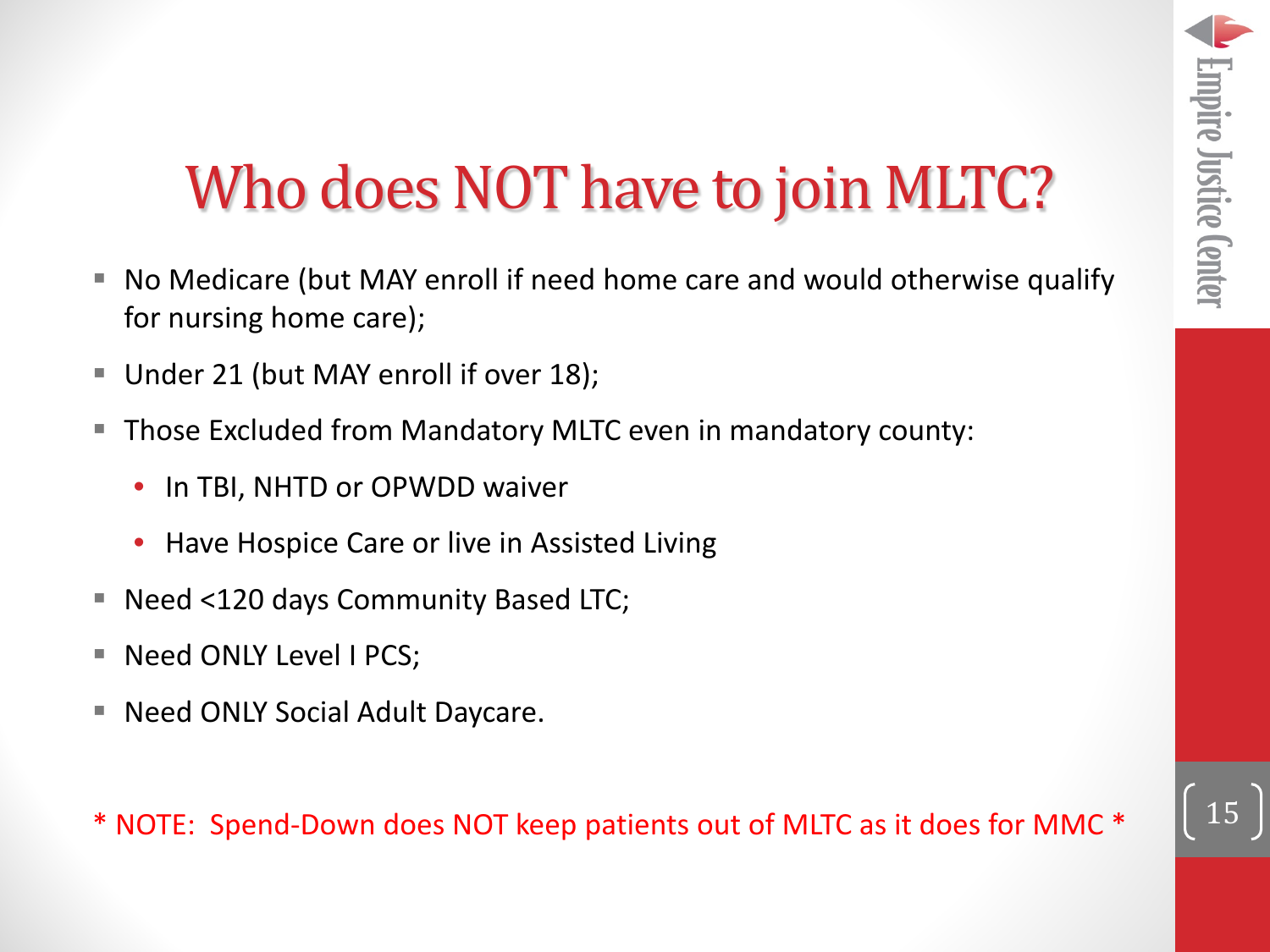16

### What Happens When MLTC Becomes Mandatory?

- How does Mandatory Enrollment Work?
- How to Select a Plan?
- What Rights do Members Have?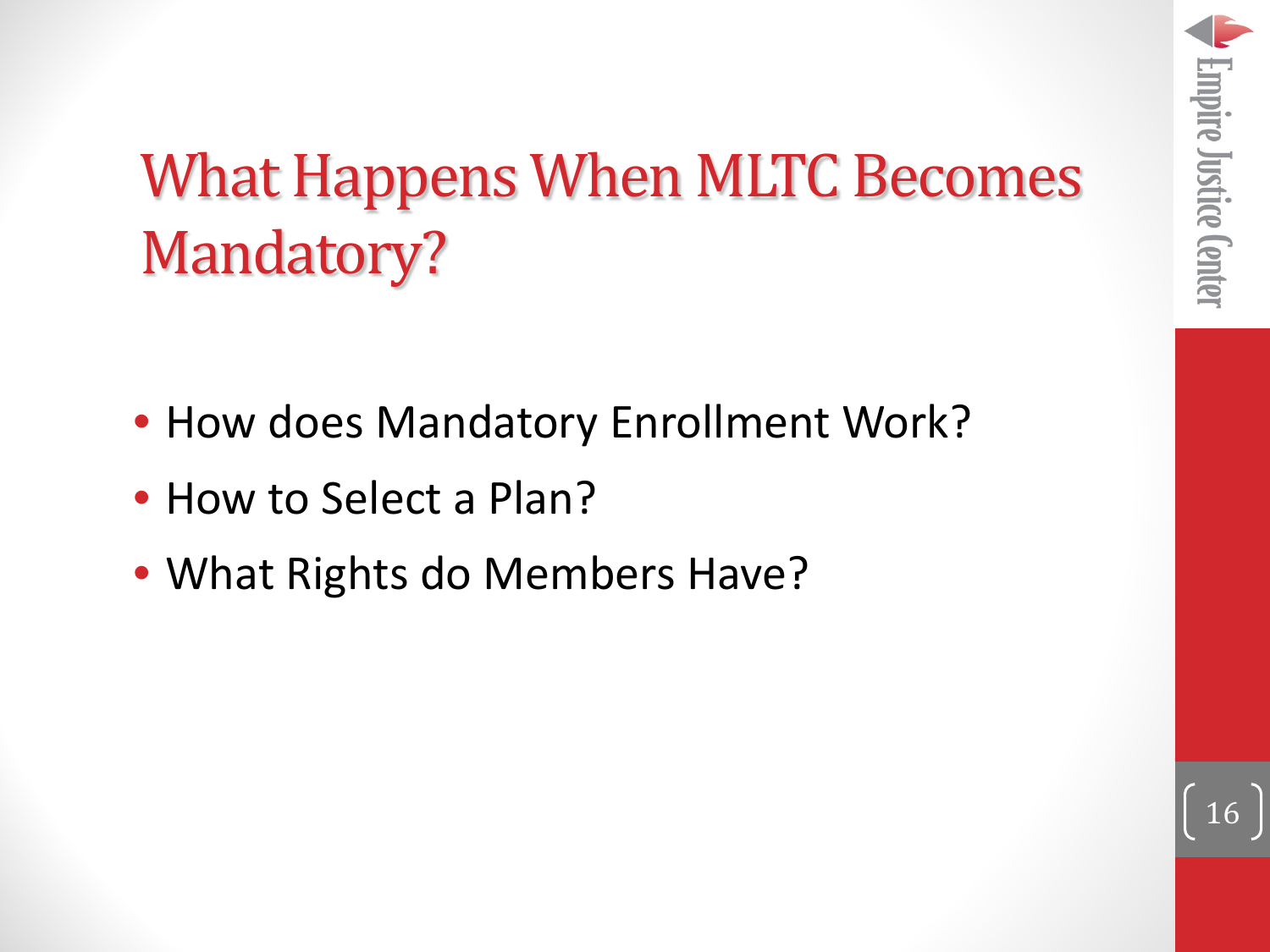#### Timeline in Mandatory Counties

- "Announcement" letter from DOH mailed to all personal care, CDPAP, CHHA, private duty nursing, adult day recipients;
	- [http://www.health.ny.gov/health\\_care/medicaid/redesign/do](http://www.health.ny.gov/health_care/medicaid/redesign/docs/1.1-am_notice-english-unenrolled.pdf) [cs/1.1-am\\_notice-english-unenrolled.pdf](http://www.health.ny.gov/health_care/medicaid/redesign/docs/1.1-am_notice-english-unenrolled.pdf)
- 30 days later NOTICE from NY Medicaid Choice (Maximus) giving 60 days to select an MLTC plan, with option of picking MAP or PACE;
	- <http://www.wnylc.com/health/download/318/>
- Select & Enroll in Plan;
- OR: Randomly assigned to MLTC not to MAP or PACE.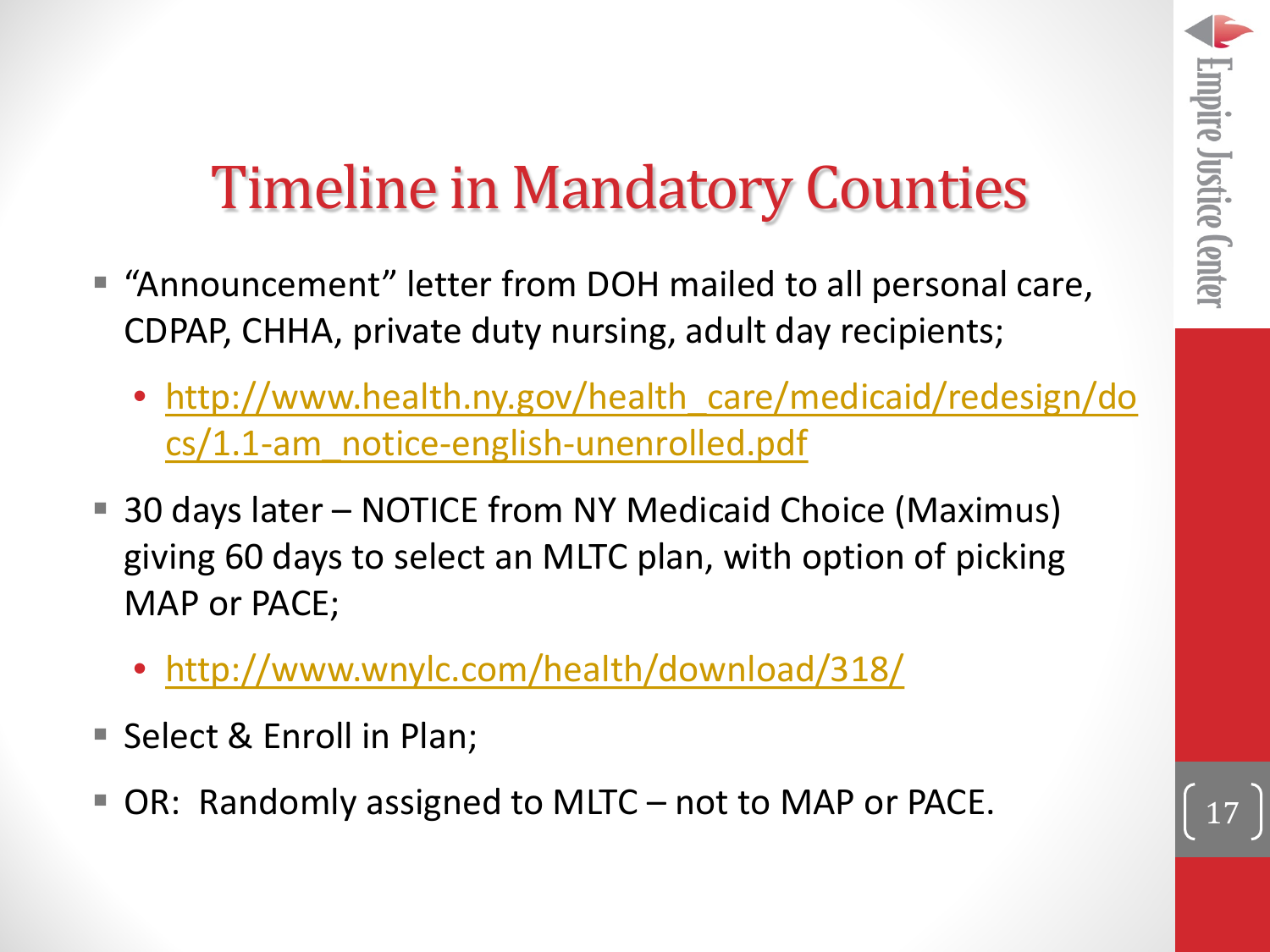#### Choosing a Plan

- **Full or Partial Capitation?**
- Partial MLTC:
	- If recipient wants to keep current doctors, hospitals, etc.
- $Full MAP$  or PACE:
	- Plan covers all Medicare and Medicaid services
	- Must use plan network
		- o PACE provides services at a particular site;
		- o MAP works like conventional insurance.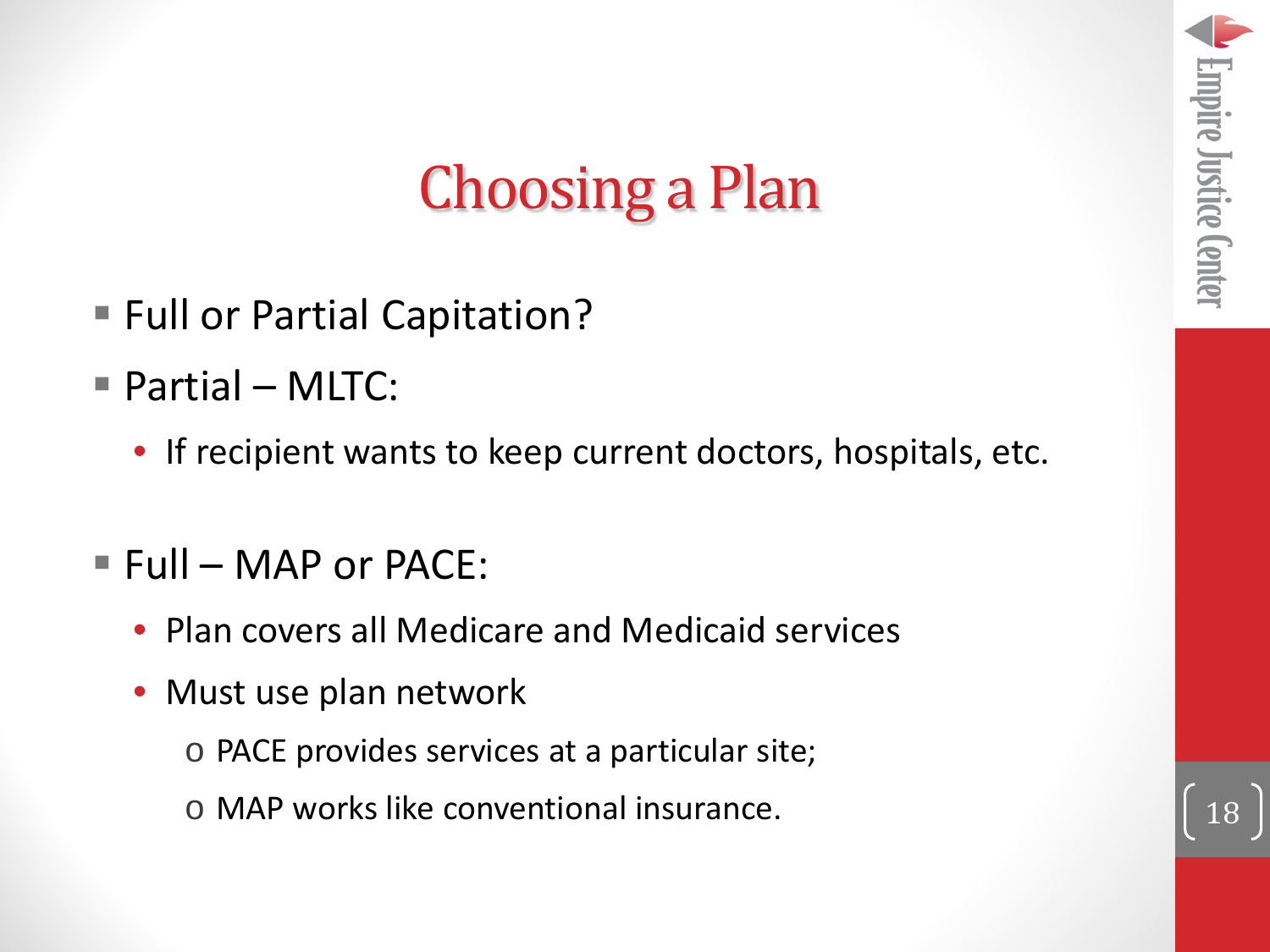#### Enrollment

- Must have active Medicaid approved FIRST.
- **MLTC:** 
	- May enroll through plan or through NY Medicaid Choice (Maximus – (888) 401-6582)
	- Enrollment has no impact on Medicare.
- **NAP or PACE:** 
	- Must enroll through the plan, not NY Medicaid Choice;
	- Two parts to enrollment:
		- o Enrollment in Medicare Advantage and in connected Medicaid plan;
	- Automatically disenrolled from Medicare Advantage; Standalone Part D; and MMC.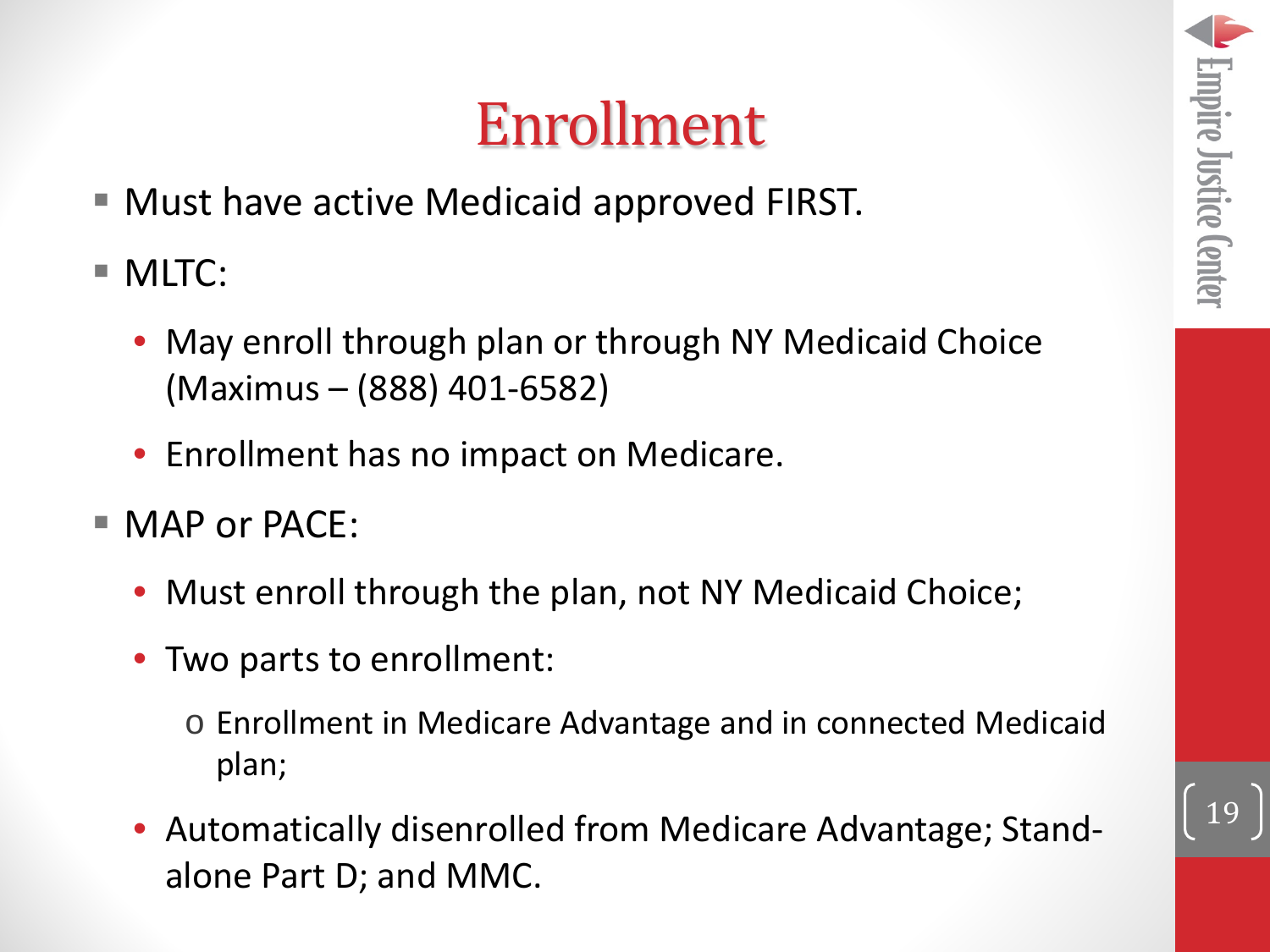#### Enrollment (cont'd.)

- No lock-in!
	- Members can switch plans at any time;
	- But cannot return to FFS for LTCS
- Timing:
	- Must enroll by the  $20<sup>th</sup>$  to be effective by the first of the next month;
	- But plans may extend disenrollment until the first of the second month;
	- There should be no gap in services.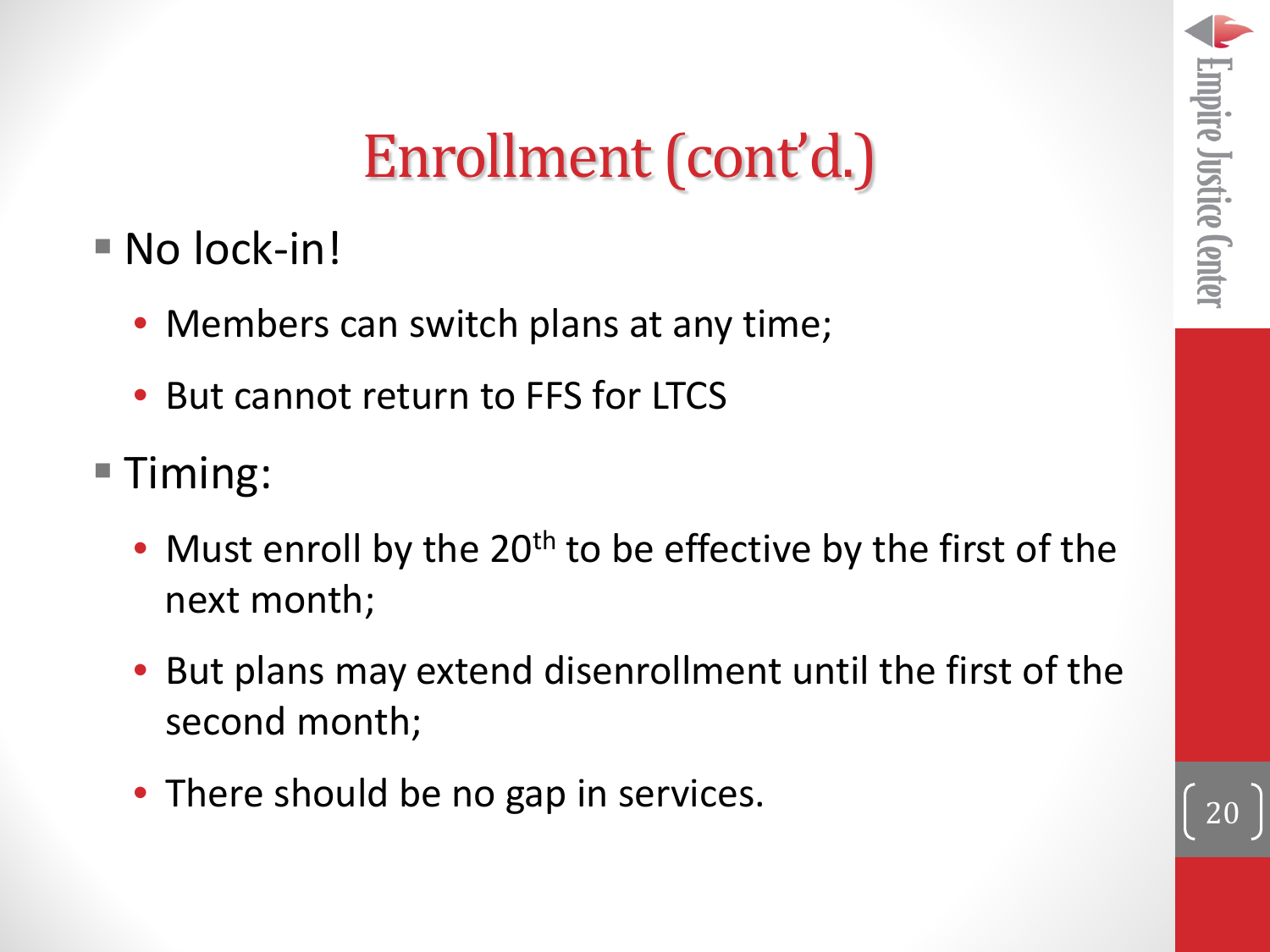#### Transition to MLTC

- Continuity of Care:
	- 90-day continuation of services or until the plan conducts a new assessment – whichever is LATER.

o DOH Policy 13-10, May 8, 2013.

- Includes personal care, CDPAP, private duty nursing, and adult day care.
- MLTC Plan must contract with all PC vendors under contract with LDSS.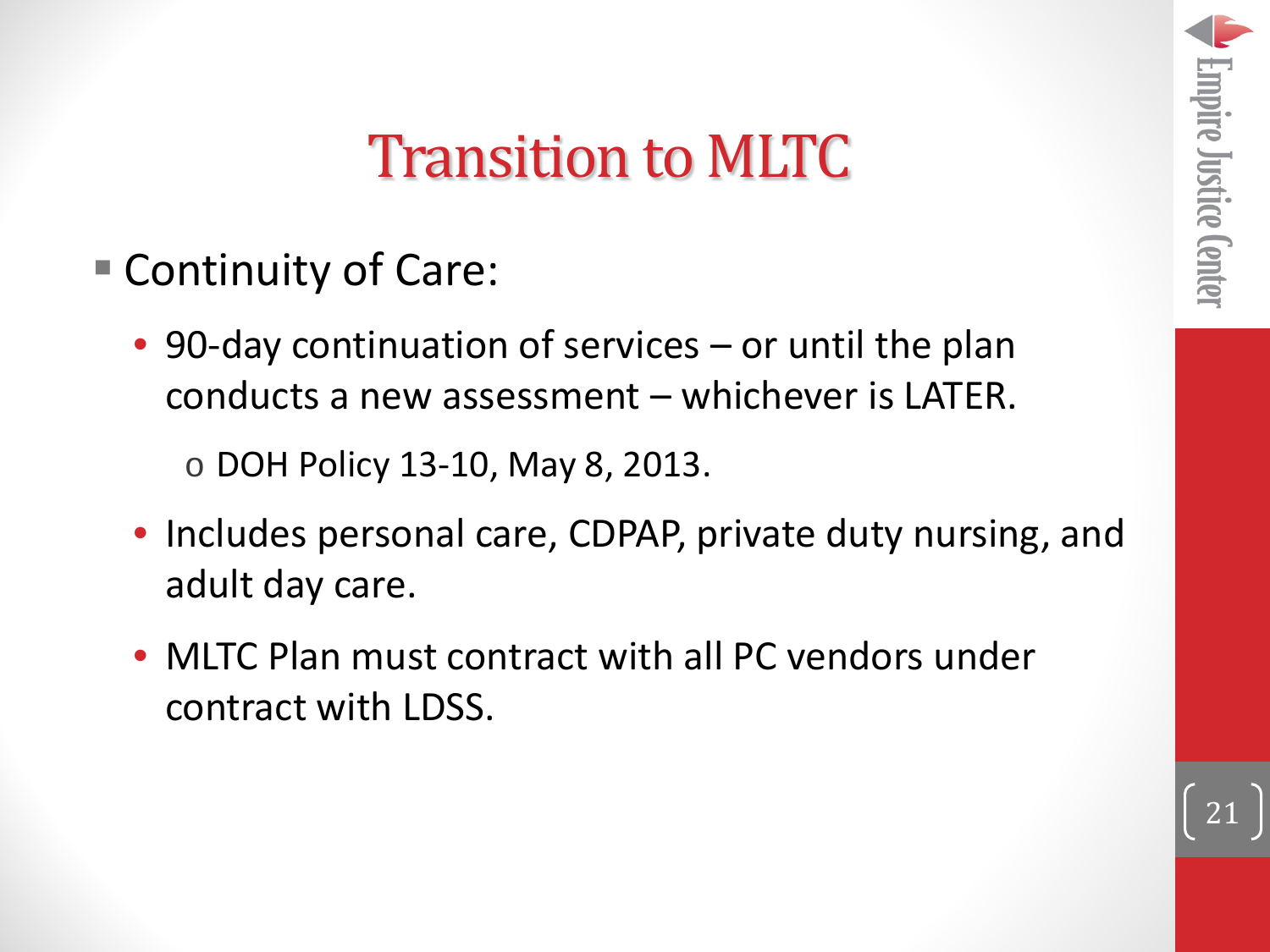### After the Transition Period

- Plan may reduce services
	- **Must give advance written notice of change;**
	- Must describe available appeal rights;
	- Must give "Aid Continuing" if client requests fair hearing.
- NEW INTERNAL APPEAL In MLTC, client must first request an Internal Appeal within the Plan. Only if she loses that may she request a state fair **Hearing**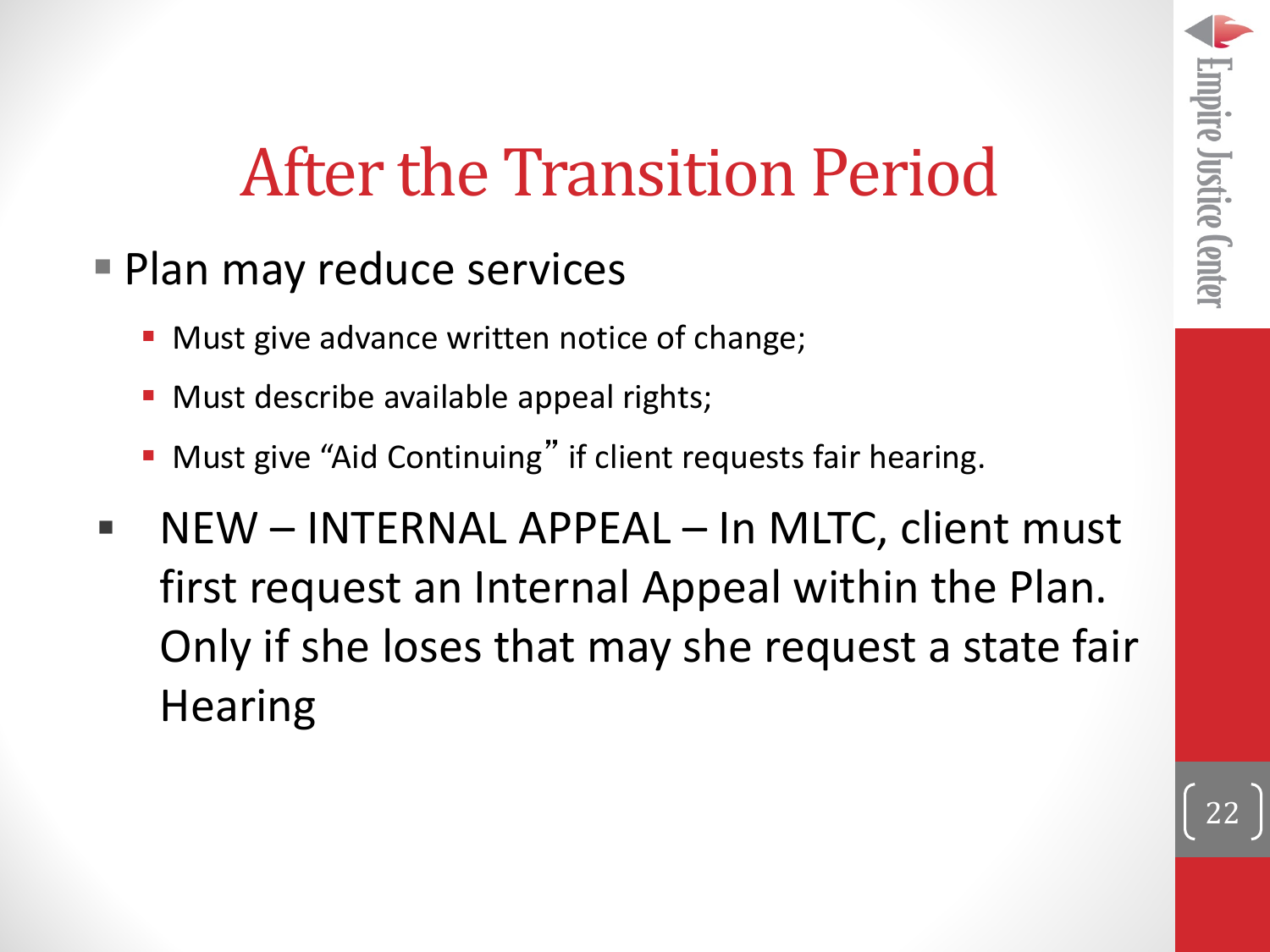### Appeal Rights

- Internal Appeals with the MMC Plan;
- **External Review;**
- **Fair Hearings.**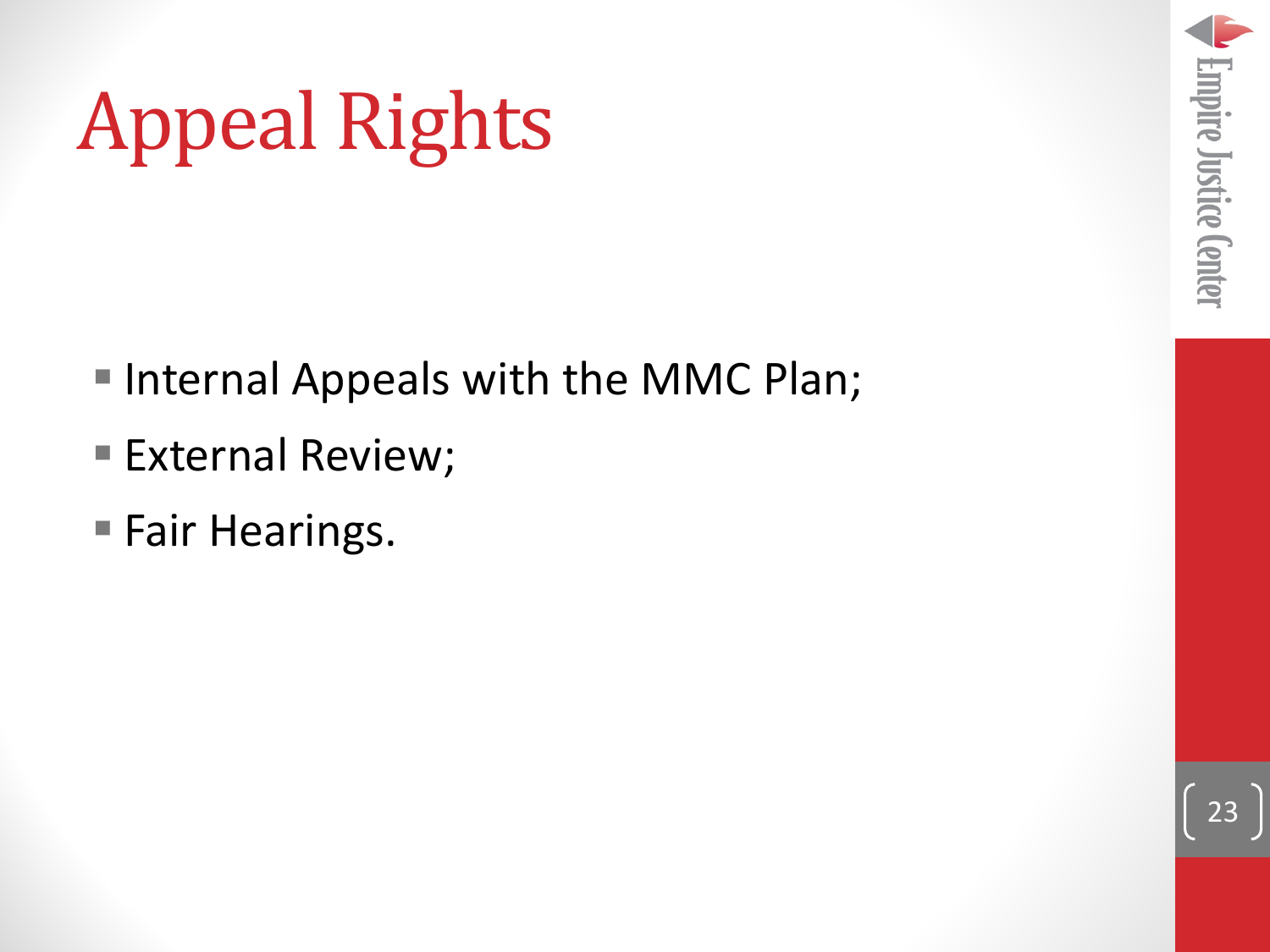# Internal Appeals

- Can be submitted orally or in writing (but oral appeals must be followed up by written appeal, except where expedited appeal is requested)
- **Plans must assist enrollees in filing appeals**
- Enrollees must have at least 60 days to file appeal (no more than 90)
- Instructions and time frames for filing an appeal must be in the Notice of Action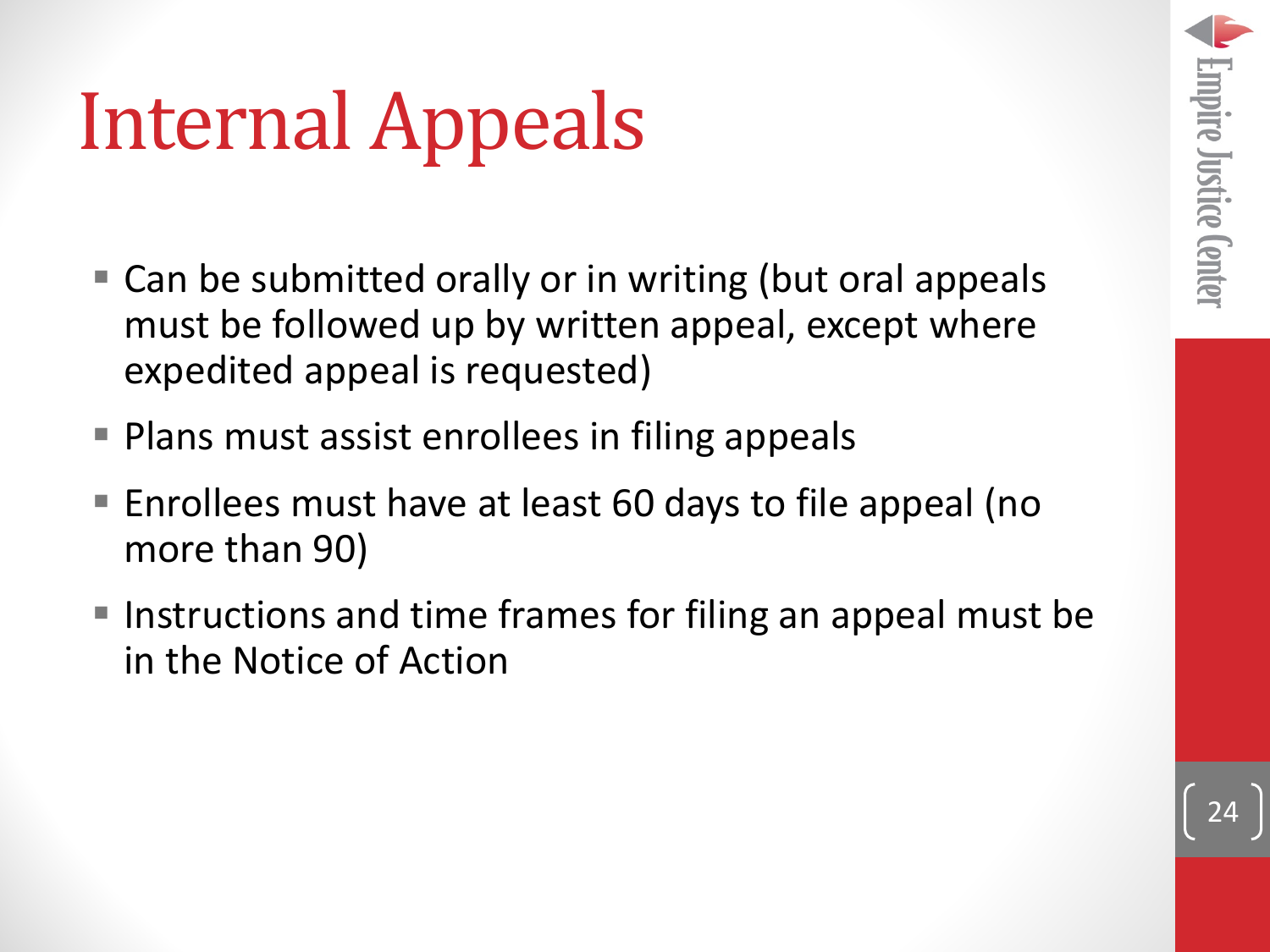

# Fair Hearings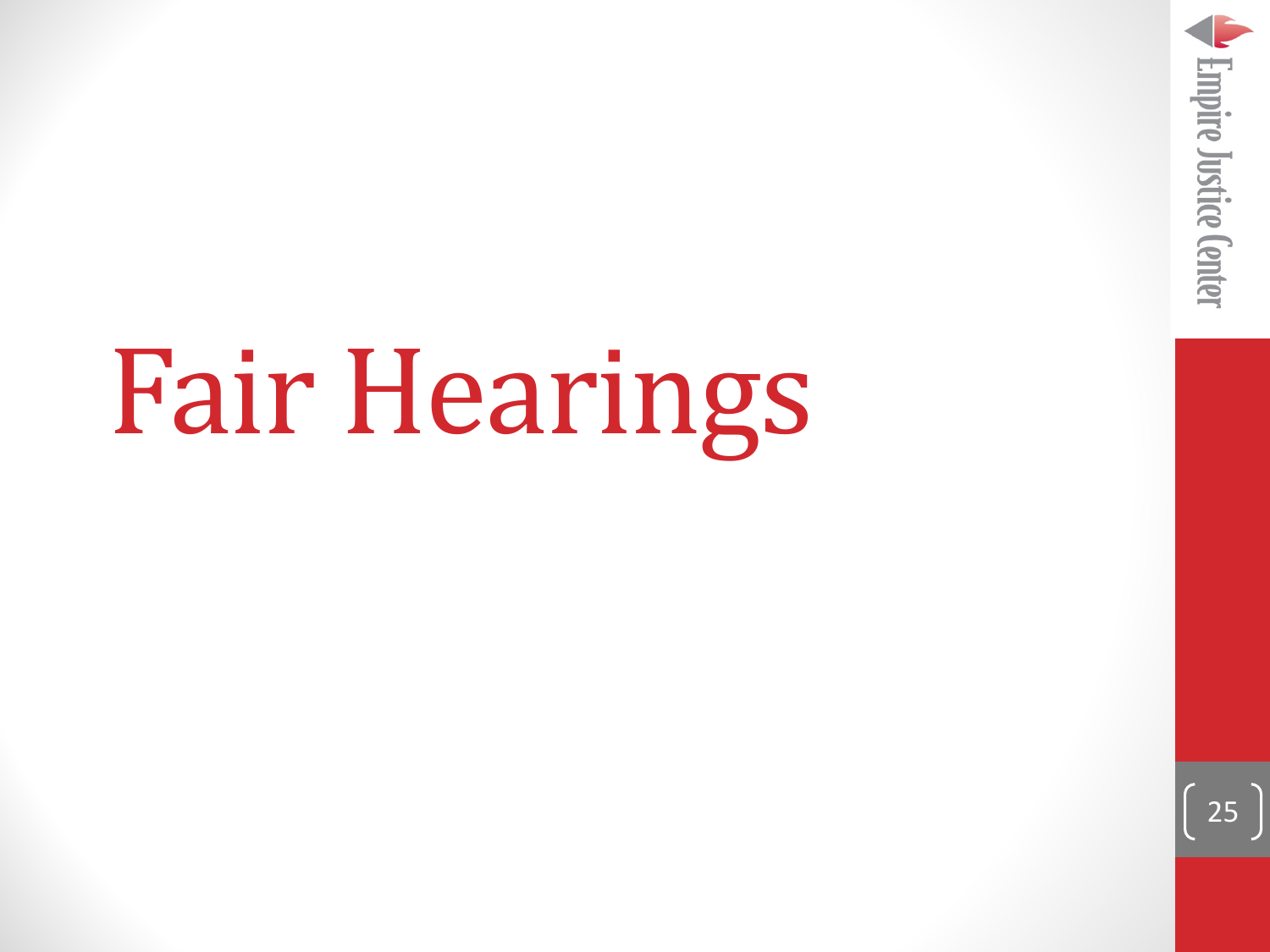### What is a Fair Hearing?

Adversarial, administrative hearing in front of an Administrative Law Judge (ALJ) to challenge determinations made by the Local DSS, managed care plans, or the New York State Department of Health.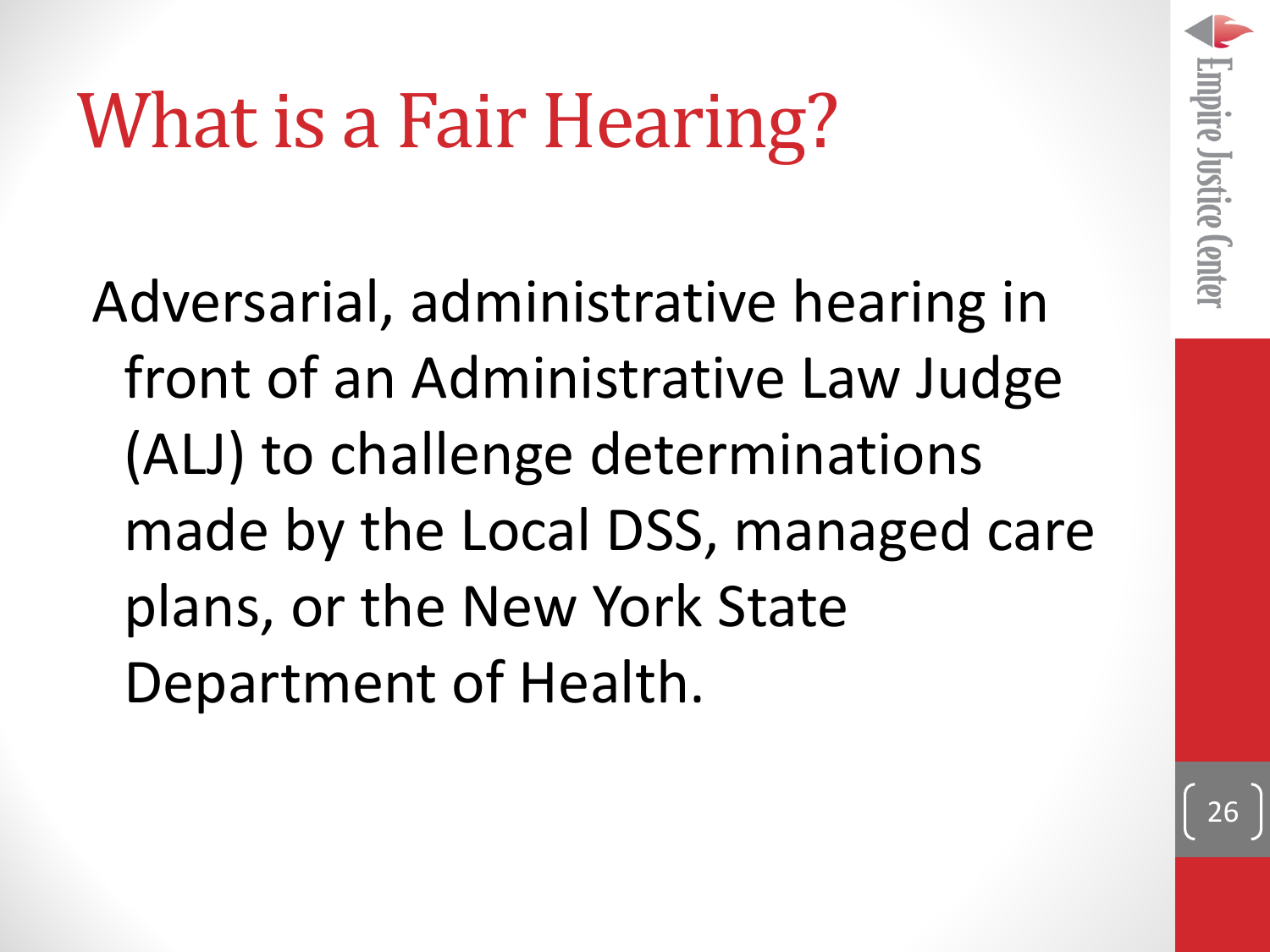### Due Process Issues

#### ■ Notice:

- Timely
	- o 10 days prior to proposed action
- Adequate
	- o Must describe proposed action;
	- o Specific reasons for the action;
	- o Legal basis for the action;
	- o Right to conference/fair hearing;
	- o Right to representation.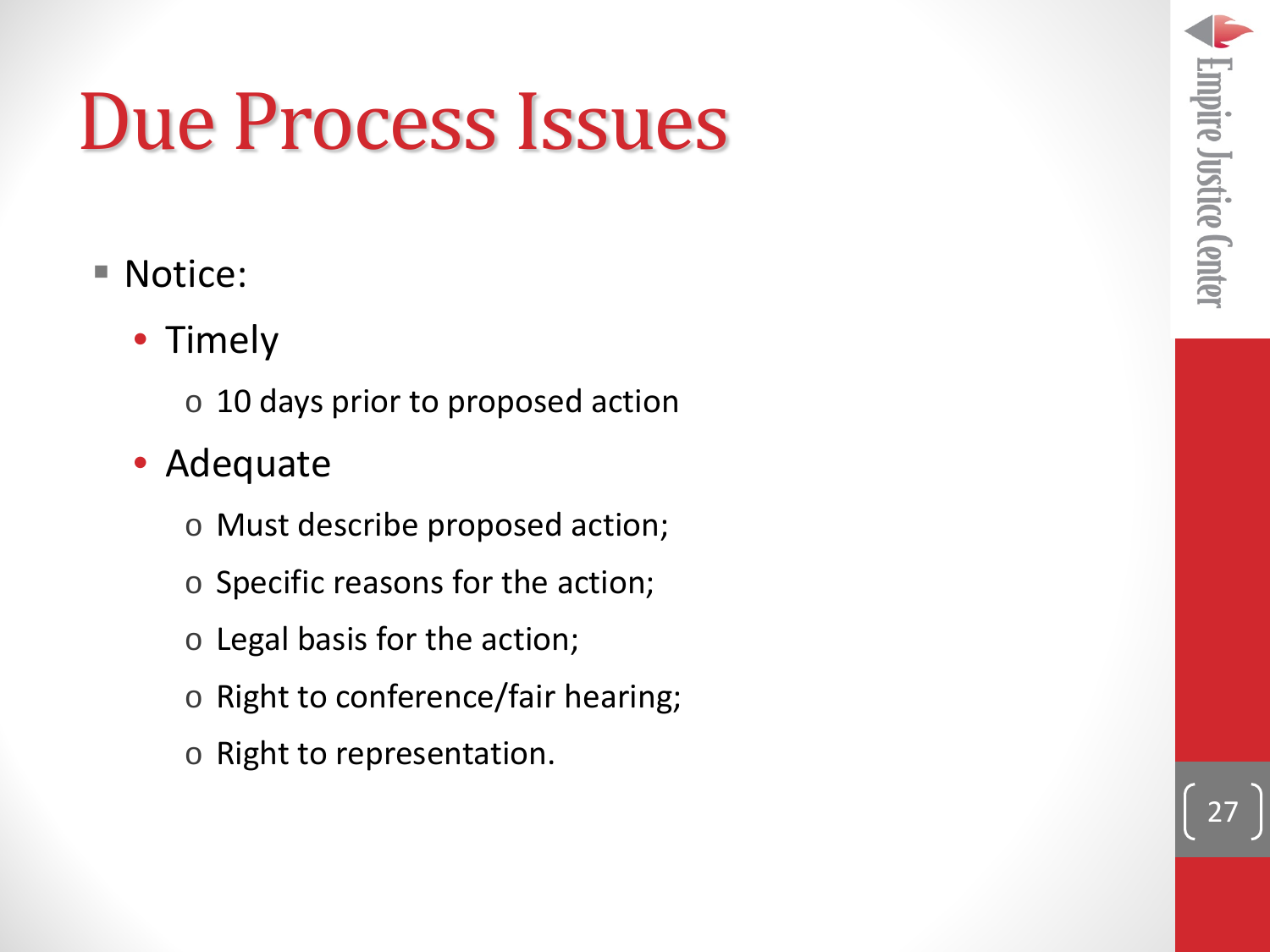# When to request a Fair **Hearing**

- To Challenge the Action:
	- Within 60 days of the notice
- **For Aid Continuing:** 
	- Within 10 days of receipt of the notice
- Without notice (or notice is either untimely or inadequate):
	- No limit.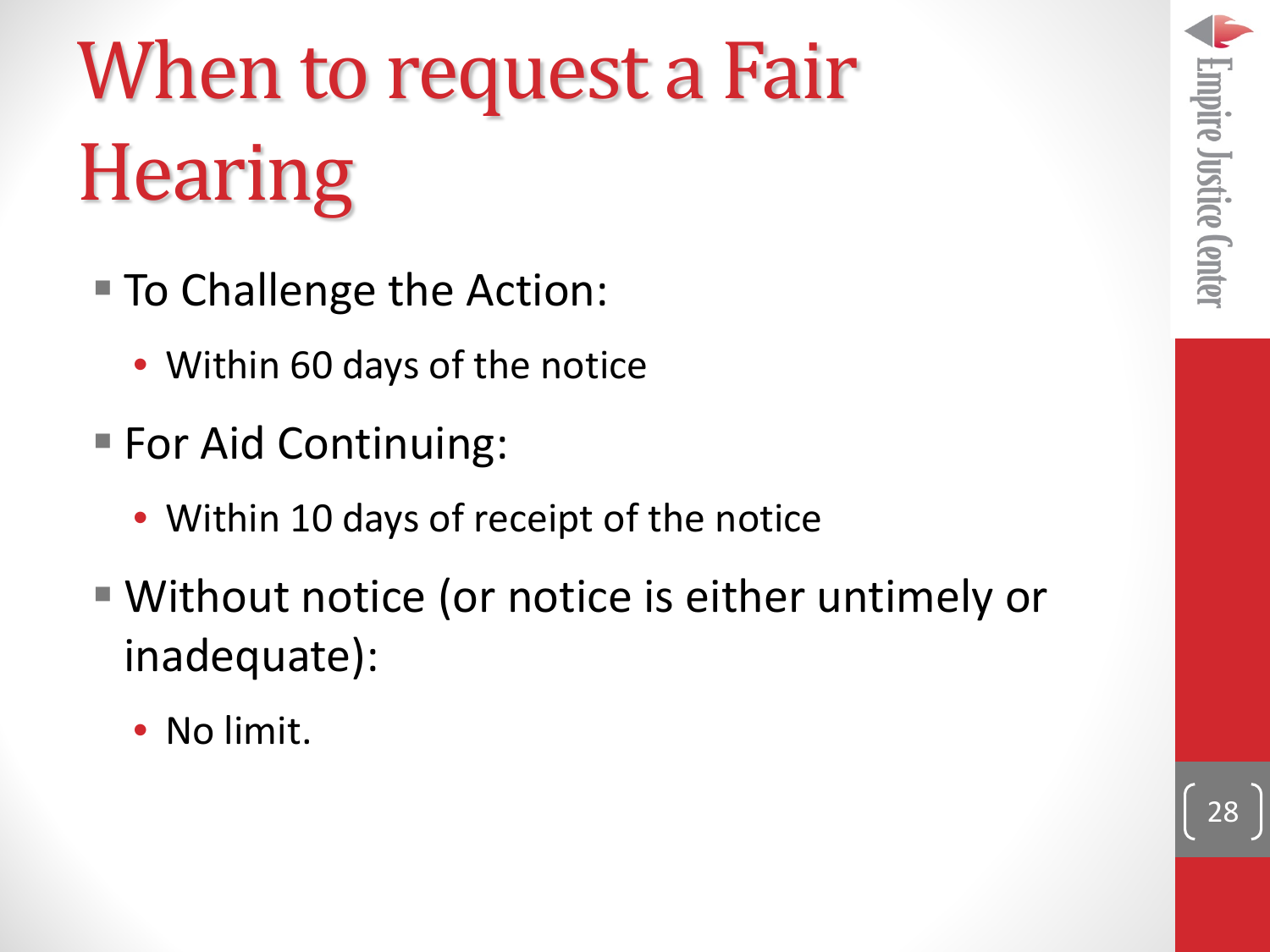### Notice Requirements

#### Must:

- Clearly indicate a clinical rationale that shows review of the enrollee's specific clinical data and medical condition; the basis on which request was not medically necessary or does not meet specific benefit coverage criteria; and be sufficient to enable judgment for possible appeal;
- Clearly state what has *changed* to warrant the denial or reduction of previously approved services.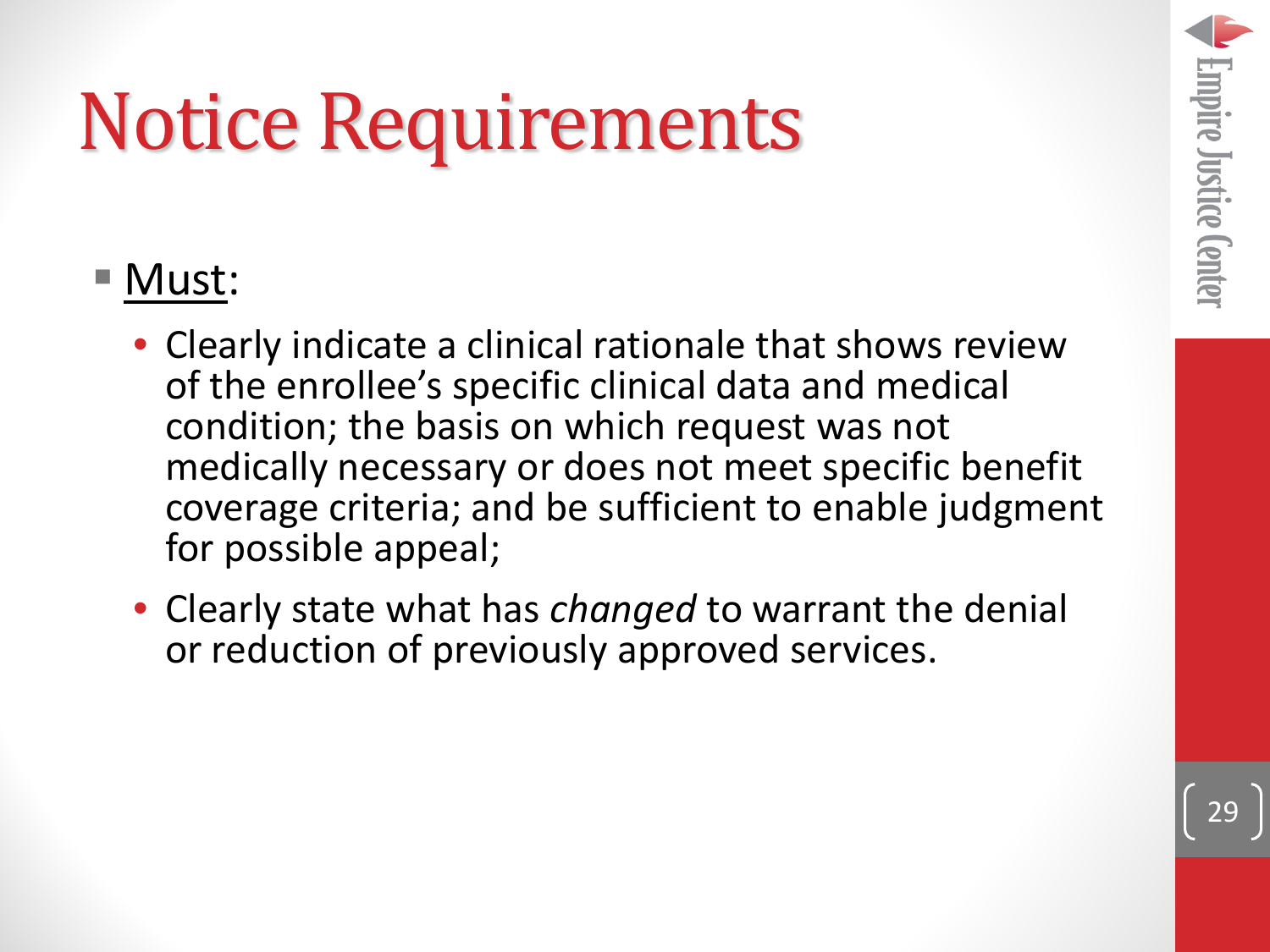### Notice Requirements

- Appropriate Reasons for Reducing, Discontinuing, or Denying Personal Care Services or CDPAS:
	- Client's medical, mental, economic, or social circumstances have changed AND the prior level of care is no longer necessary or can be provided in fewer hours;
	- Mistake in previous authorization;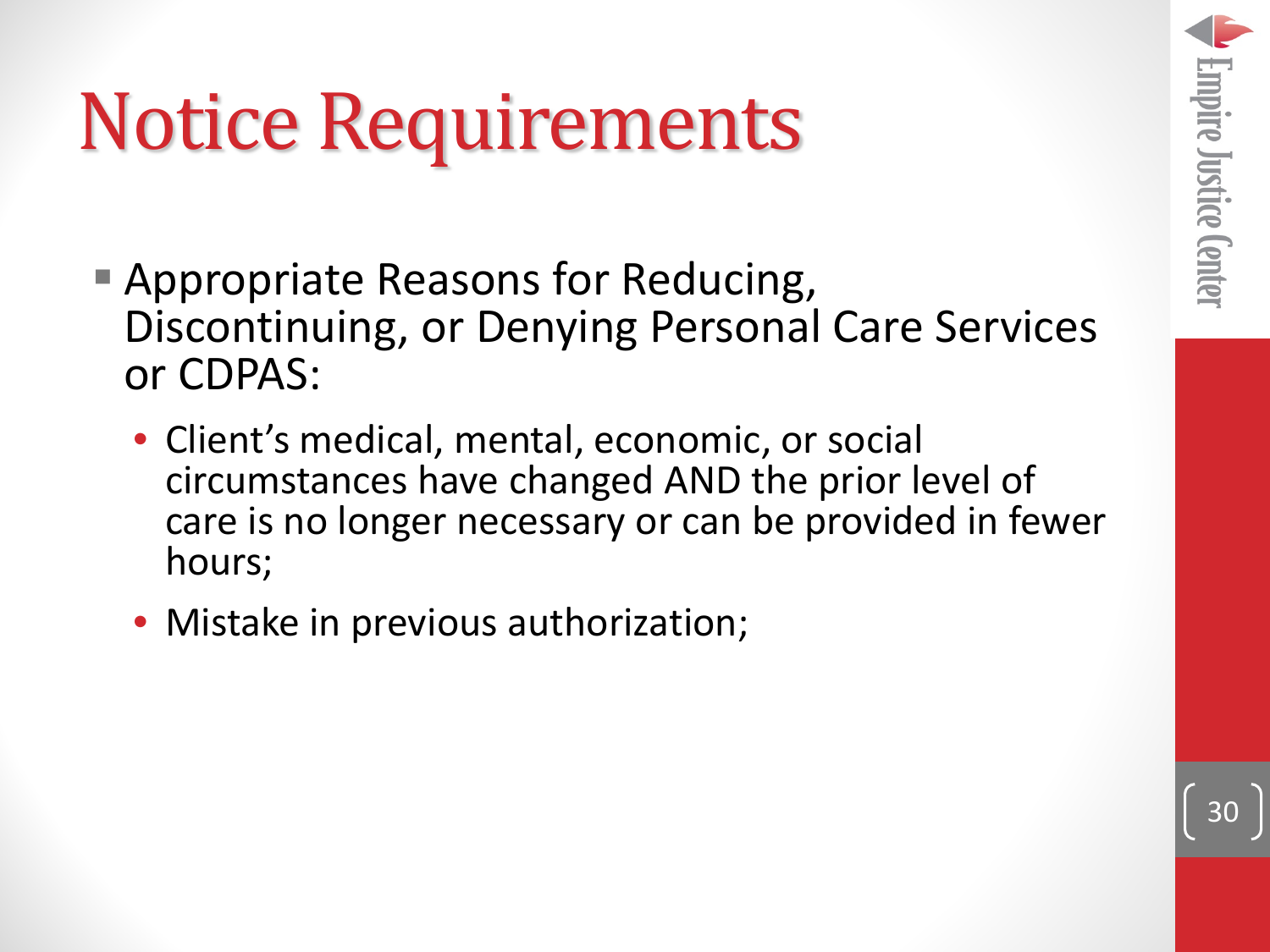### Notice Requirements

- Reasons for reduction/denial (cont'd):
	- Client refused to cooperate with assessment;
	- Technological development renders services unnecessary;
	- Other Medicaid programs more appropriate;
	- Health and safety cannot be maintained;
	- Medical condition is not stable;
	- Not self-directing;
	- Needs exceed personal care/CDPAP scope of practice; and
	- Client resides in a facility or participates in another program responsible for the needed services.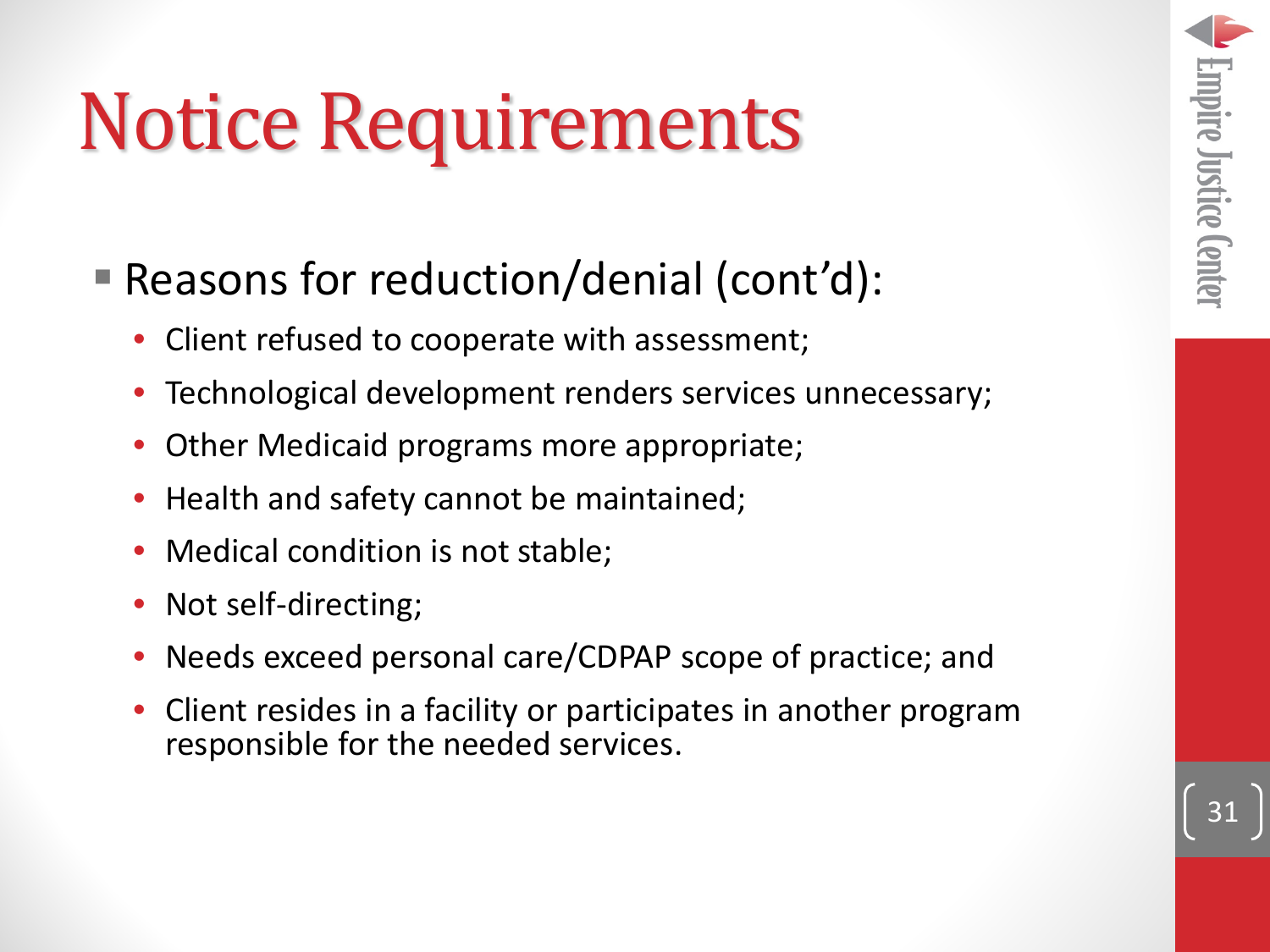#### Coming in 2014: Nursing Home Carve-In

- All Medicaid recipients over age 21 in NHs or permanently entering nursing homes will be required to enroll in MLTC (dual eligible) or in main-stream MMC (for those without Medicare)
- *Only if CMS approval received (pending for June 2014)*, this transition begins March 1, 2014:
	- NYC, Nassau, Suffolk and Westchester counties  $-6/1/14$  begins with 6month voluntary enrollment period, followed by auto-assignment to plans;
	- December 1, 2014 6-month voluntary enrollment begins in rest of state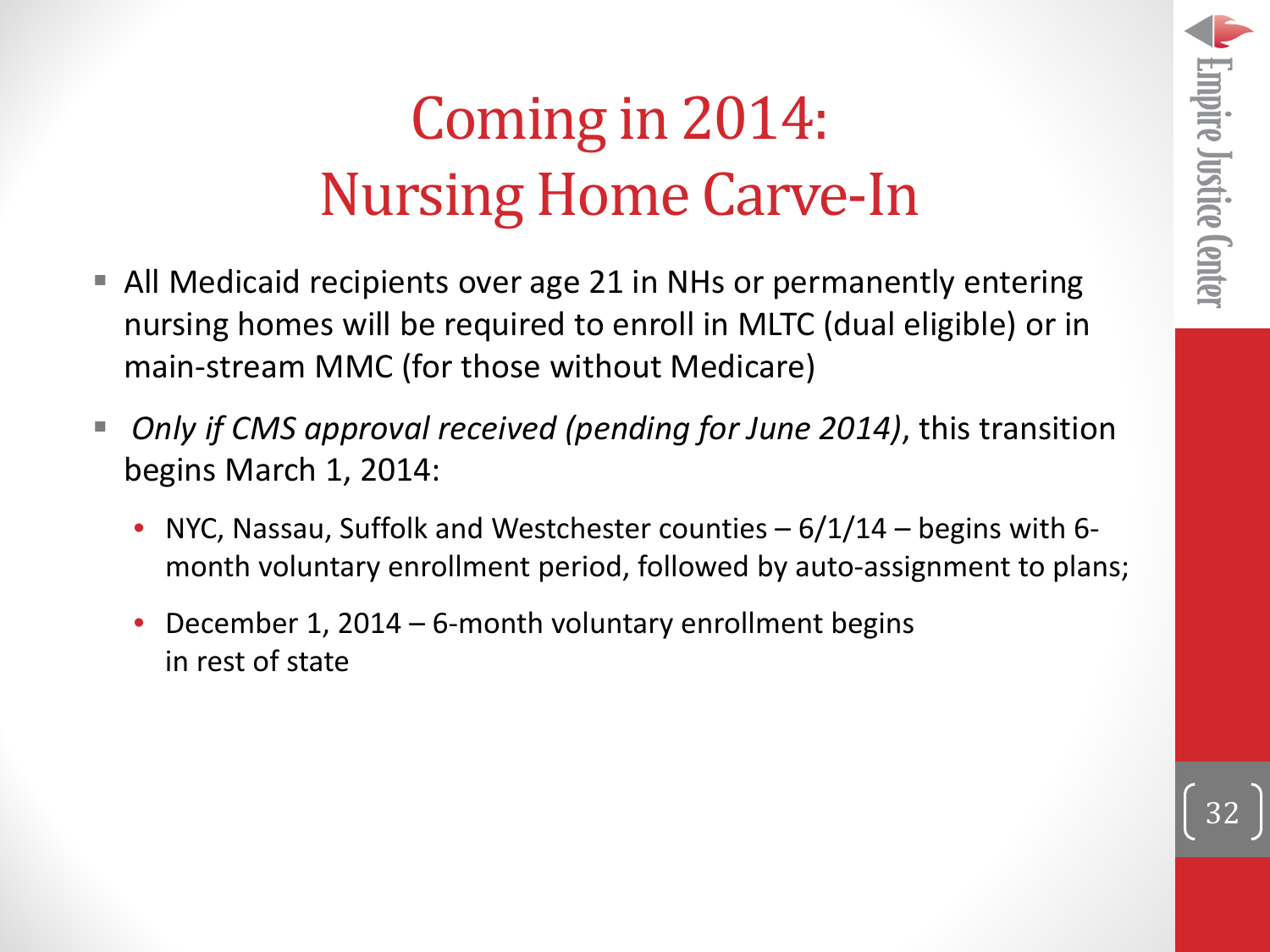#### Nursing Home Carve-In (cont'd.)

- CONTINUITY GUARANTEED NO ONE WILL BE FORCED TO MOVE - People already in nursing homes as permanent residents on 3/1/2014 are grandfathered in – don't have to enroll in MLTC or mainstream MMC plan - can stay in their nursing home with Medicaid paying as before.
- **Transfer Penalties and 5-year lookback still apply**
- New NH residents downstate permanently placed after 6/1/14 will have 60 days to select an MMC or MLTC plan or be auto-assigned to the plan that contracts with their NH.
- Rest of state: beginning  $12/1$  2014.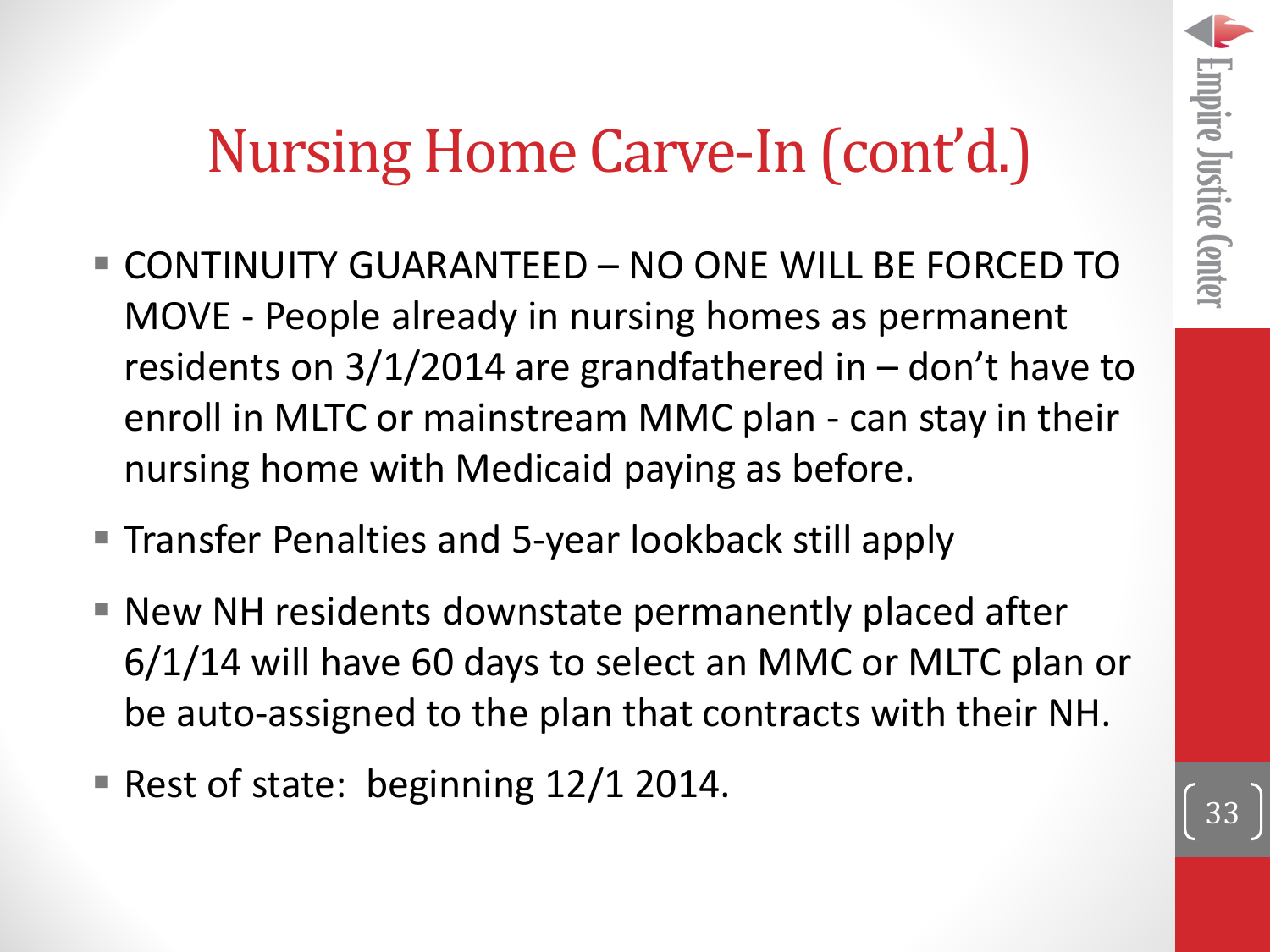#### Useful Resources

- MRT website:
	- [http://www.health.ny.gov/health\\_care/medicaid/redesign/mrt\\_90.htm](http://www.health.ny.gov/health_care/medicaid/redesign/mrt_90.htm)
- New York Medicaid Choice (Enrollment Broker) 1-888-401-6582
	- Website <http://nymedicaidchoice.com/>
- NYS Dept. of Health MLTC Complaint Hotline 1-866-712-7197 and cc [mltcworkgroup@health.state.ny.us](mailto:mltcworkgroup@health.state.ny.us)
	- Use same e-mail for questions about MLTC policy, rules
- Related online articles on [http://nyhealthaccess.org](http://nyhealthaccess.org/):
	- All About MLTC <http://www.wnylc.com/health/entry/114/>
	- [Tools for Choosing a Medicaid Manag](http://wnylc.com/health/entry/169/)ed Long Term Care Plan<br><http://wnylc.com/health/entry/169/>
	- Appeals & Grievances <http://www.wnylc.com/health/entry/184/> with advocacy contacts
	- MLTC News updates: <http://www.wnylc.com/health/news/41/>